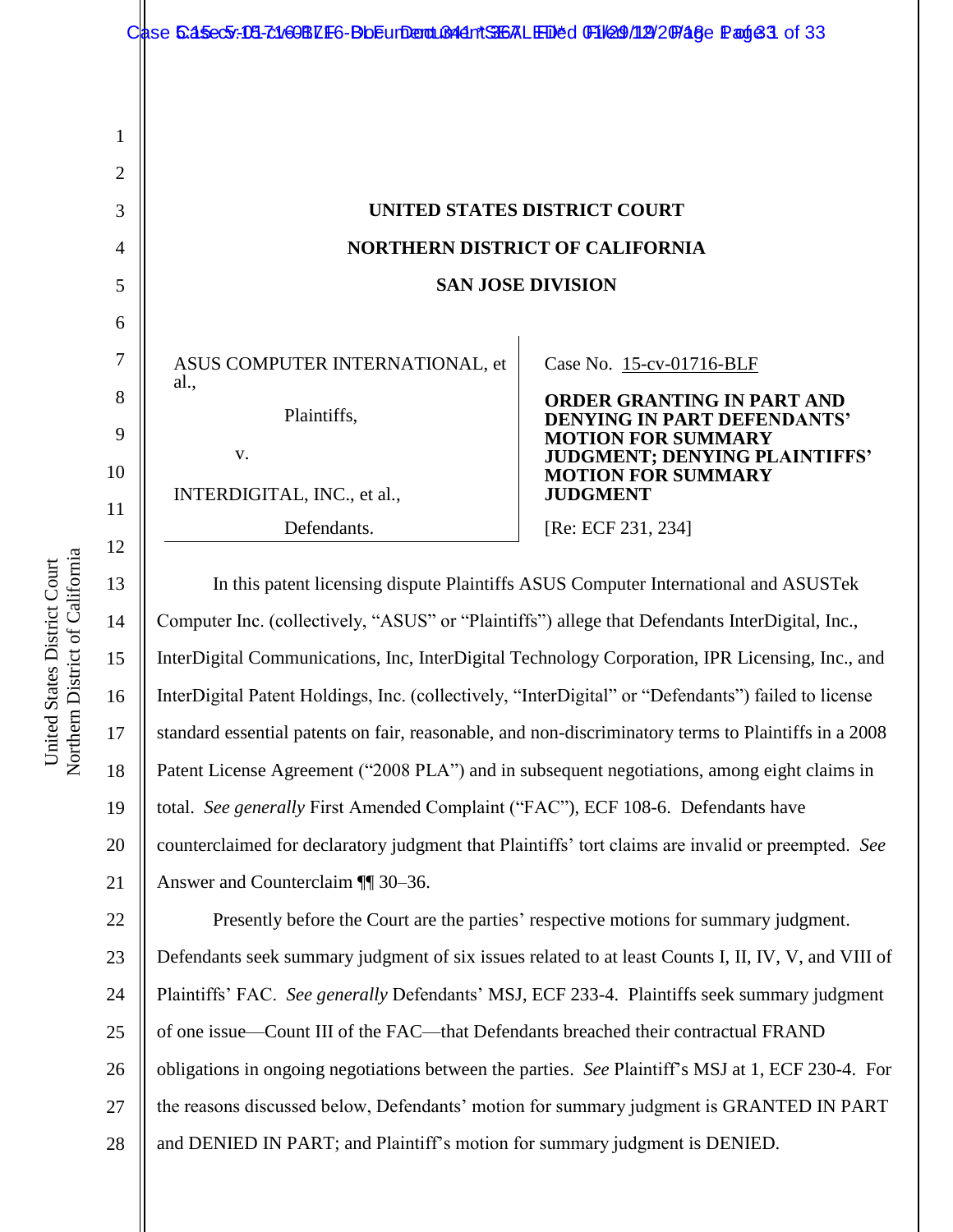#### **I. PROCEDURAL HISTORY**

On April 15, 2015, Plaintiffs filed the original complaint in this action, asserting seven causes of action. *See* Original Compl., ECF 2-6. On August 25, 2015, the Court granted Defendants' motion to compel arbitration pursuant to the 2008 PLA's arbitration clause for all claims in the original complaint except Plaintiffs' claim for breach of contract based on negotiations for unlicensed patents; denied Plaintiffs motion for a preliminary injunction; and ordered the action stayed pending the arbitrator's decision on arbitrability. *See* ECF 92 at 12–13. In other words, six of Plaintiffs' seven claims in the original complaint were compelled to arbitration—all but Count III of the original complaint, which is effectively identical to Count III of Plaintiffs' FAC.

Defendants subsequently commenced arbitration before the International Centre for Dispute Resolution ("the Tribunal") "seeking a declaration of non-liability as to the claims asserted in [Plaintiffs'] complaint in the Northern District of California." *See* Interim Award ¶ 5, ECF 94-3 (internal quotation and citation omitted). In response, Plaintiffs asserted that the Tribunal lacked jurisdiction and, in the alternative, asserted seven conditional counterclaims: violation of § 2 of the Sherman Act, violation of §17200 of California Business & Professions Code, violation of the Delaware Consumer Fraud Act, breach of contract based on Defendants' SSO undertaking, promissory estoppel, waiver, and that Defendants fraudulently induced the 2008 PLA. *Id.* ¶¶ 5–6.

On June 17, 2016, the Tribunal issued an Interim Award on Jurisdiction ("Interim Award") that determined the issue of arbitrability. *See* Interim Award, ECF 94-3; Transmittal Letter, ECF 93-2. The Tribunal determined that the following counts in Plaintiffs' original complaint (ECF 2-6) were not arbitrable:

23 24 25 26 27 28 Count I for violation of § 2 of the Sherman Act; Count II for violation of §17200 of Cal. Bus. & Prof. Code ("UCL claim"); Count IV for breach of contract leading to and resulting from the 2008 PLA; Count V for promissory estoppel; and Count VI for waiver.

1

2

3

4

5

6

7

8

9

10

11

12

13

14

15

16

17

18

19

20

21

22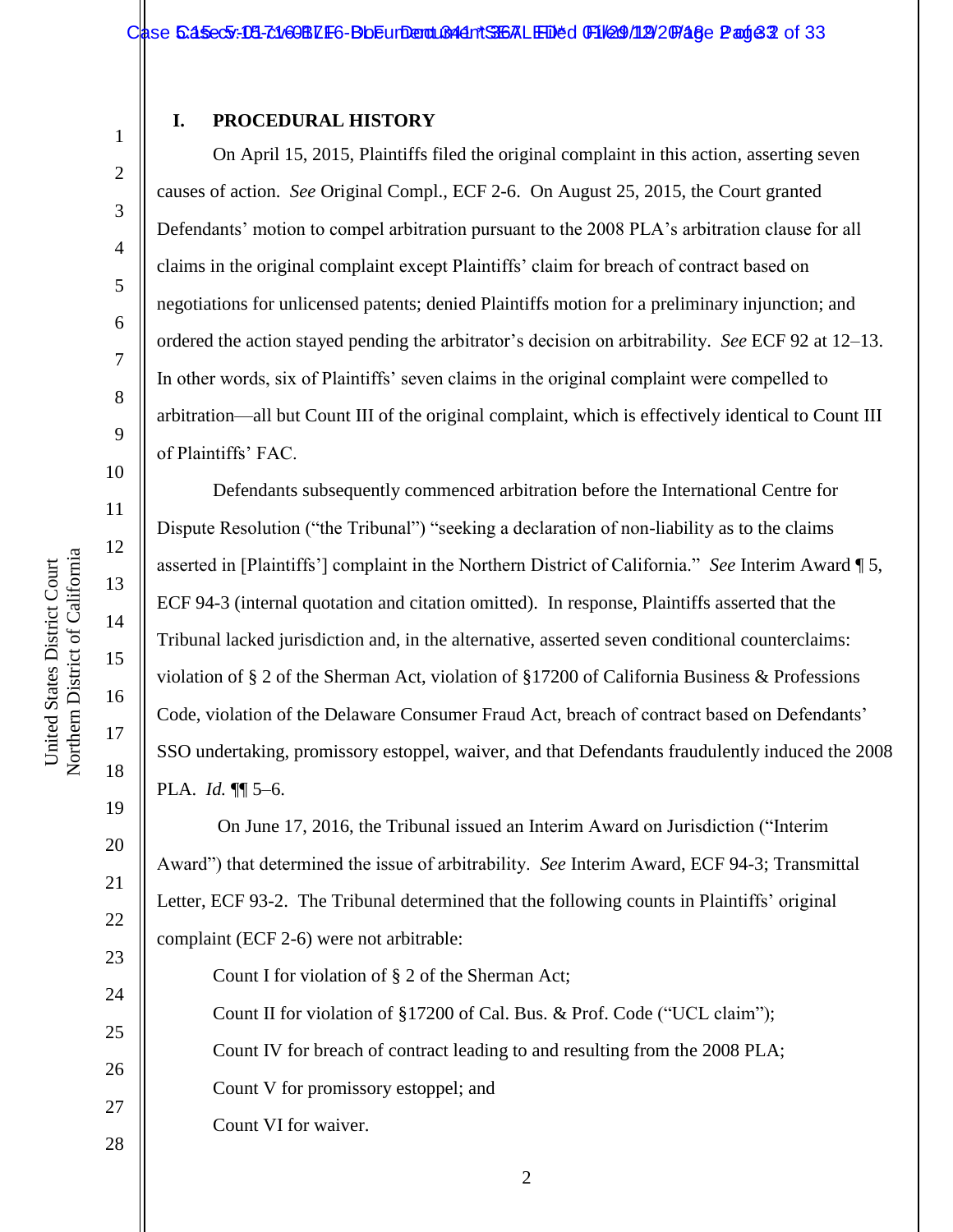#### Case 5:45ec5:13-c169BZF6-BbEurderouß 44 nt ST6ALEDed (F1/29/19/20746e Bage 3 of 33

1 2 3 4 *See* Interim Award ¶ 52, ECF 94-3. The Tribunal found Count VII of the original complaint for fraudulent inducement to contract arbitrable and retained Defendants' arbitration claim for declaratory judgment of no fraudulent inducement to contract and Plaintiffs' corresponding counterclaim of fraudulent inducement. *Id.*

5 6 On July 15, 2016, the Court lifted the stay based on the Tribunal's decision on arbitrability as described above. ECF 95.

On August 18, 2016, Plaintiffs filed their FAC in this action, asserting the following eight causes of action:

(1) Count I for violation of § 2 of the Sherman Act;

(2) Count II for violation of §17200 of Cal. Bus. & Prof. Code ("UCL claim");

- (3) Count III for breach of contract resulting from ongoing negotiations between the parties;
	- (4) Count IV for breach of contract leading to and resulting from the 2008 PLA;
	- (5) Count V for promissory estoppel;
	- (6) Count VI for waiver;
	- (7) Count VII for fraudulent inducement to contract; and

(8) Count VIII for violation of the Delaware Consumer Fraud Act.

18 19 20 21 22 23 24 25 *See generally* FAC, ECF 108-6. Counts I through VI of the FAC are essentially the same as Counts I through VI of the original complaint. *See* Compl., ECF 2-6; FAC, ECF 108-6. Count VIII of the FAC was not included in Plaintiffs' original complaint. The FAC notes that Count VII "will be resolved in arbitration," *see* FAC ¶ 120, and indeed, the Tribunal issued a Final Award on August 2, 2017, dismissing Plaintiffs' claim of fraudulent inducement, *see* Final Award ¶ 108(a), ECF 135-4. On October 25, 2017, the Court entered Final Judgment pursuant to Federal Rule of Civil Procedure 54(b) in accordance with the Interim Award on Jurisdiction dated June 17, 2016, and the Final Award dated August 2, 2017. *See* ECF 137.

26 27 On March 23, 2018, the Court granted the parties' stipulation to dismiss "those portions of each of Counts I-VI and VIII in the [FAC] seeking relief for [Defendants'] alleged obligations and

28

7

8

9

10

11

12

13

14

15

16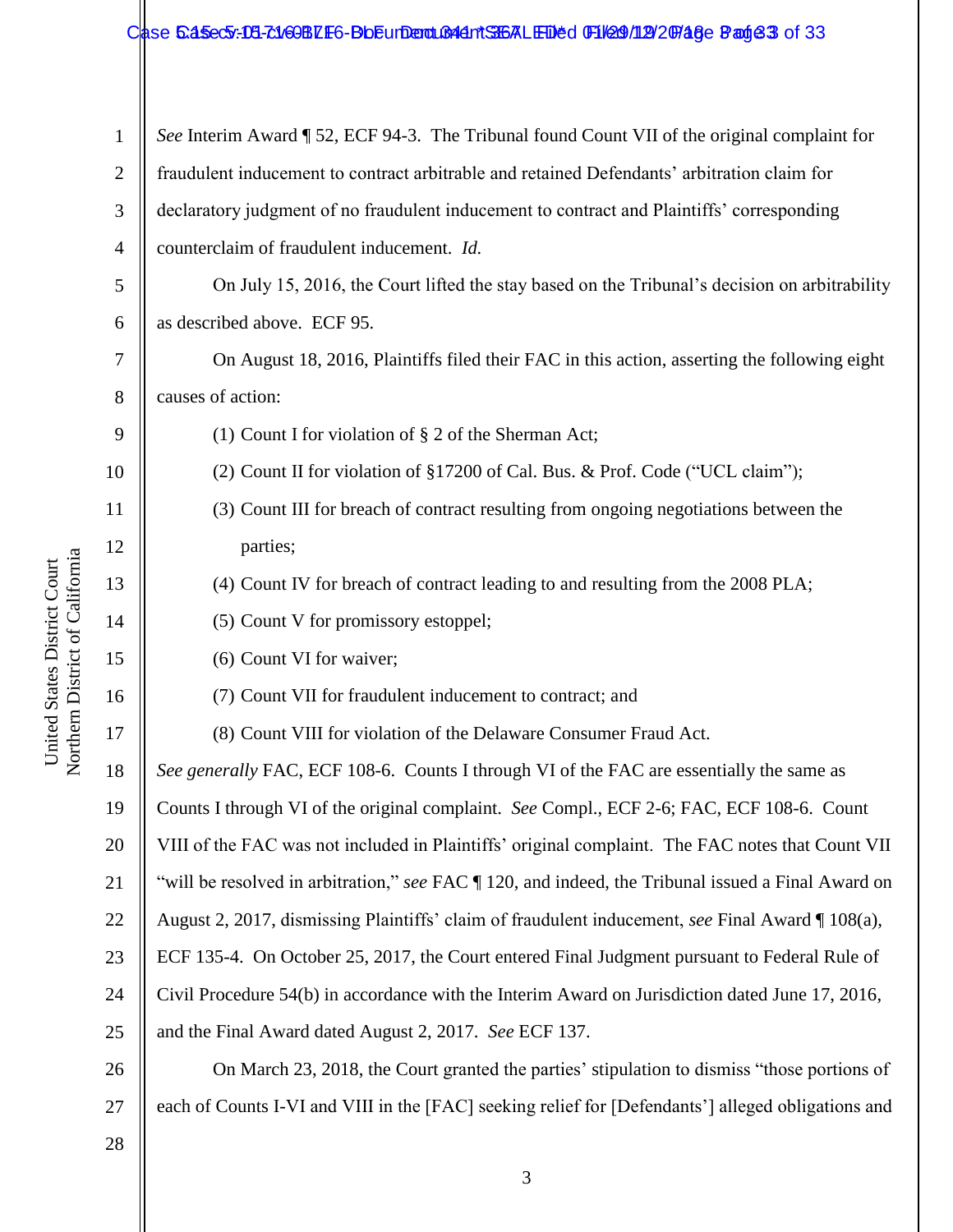1 2 activities associated with  $IEEE<sup>1</sup> 802$  standards, patents and products," leaving ETSI as the lone standards setting organization pertinent to the allegations in the FAC. *See* ECF 157.

On August 16, 2018, the parties filed their respective motions for summary judgment. *See* ECF 231, 234. On October 11, 2018, the Court heard oral argument on both motions ("the Hearing").

#### **II. LEGAL STANDARD**

Federal Rule of Civil Procedure 56 governs motions for summary judgment. Summary judgment is appropriate "if the pleadings, depositions, answers to interrogatories, and admissions on file, together with the affidavits, if any, show that there is no genuine issue as to any material fact and that the moving party is entitled to a judgment as a matter of law." *Celotex Corp. v. Catrett*, 477 U.S. 317, 322 (1986). "Partial summary judgment that falls short of a final determination, even of a single claim, is authorized by Rule 56 in order to limit the issues to be tried." *State Farm Fire & Cas. Co. v. Geary*, 699 F. Supp. 756, 759 (N.D. Cal. 1987).

The moving party "bears the burden of showing there is no material factual dispute," *Hill v. R+L Carriers, Inc.*, 690 F. Supp. 2d 1001, 1004 (N.D. Cal. 2010), by "identifying for the court the portions of the materials on file that it believes demonstrate the absence of any genuine issue of material fact," *T.W. Elec. Serv. Inc. v. Pac. Elec. Contractors Ass'n*, 809 F.2d 626, 630 (9th Cir. 1987). In judging evidence at the summary judgment stage, "the Court does not make credibility determinations or weigh conflicting evidence, and is required to draw all inferences in a light most favorable to the nonmoving party." *First Pac. Networks, Inc. v. Atl. Mut. Ins. Co.*, 891 F. Supp. 510, 513–14 (N.D. Cal. 1995). For a court to find that a genuine dispute of material fact exists, "there must be enough doubt for a reasonable trier of fact to find for the [non-moving party]." *Corales v. Bennett,* 567 F.3d 554, 562 (9th Cir. 2009).

24

25

23

## **III. STATEMENT OF FACTS**

26 ASUS is a multinational company headquartered in Taiwan that employs over 11,000 people around the world. *See* Ex. 1 to Franzinger Decl., ECF 231-2. ASUS makes products

27

 $\overline{a}$ 

28

3

4

5

6

7

8

9

10

11

12

13

14

15

16

17

18

19

20

21

 $<sup>1</sup>$  The Institute of Electrical and Electronics Engineering Standards Association, a standards setting</sup> organization.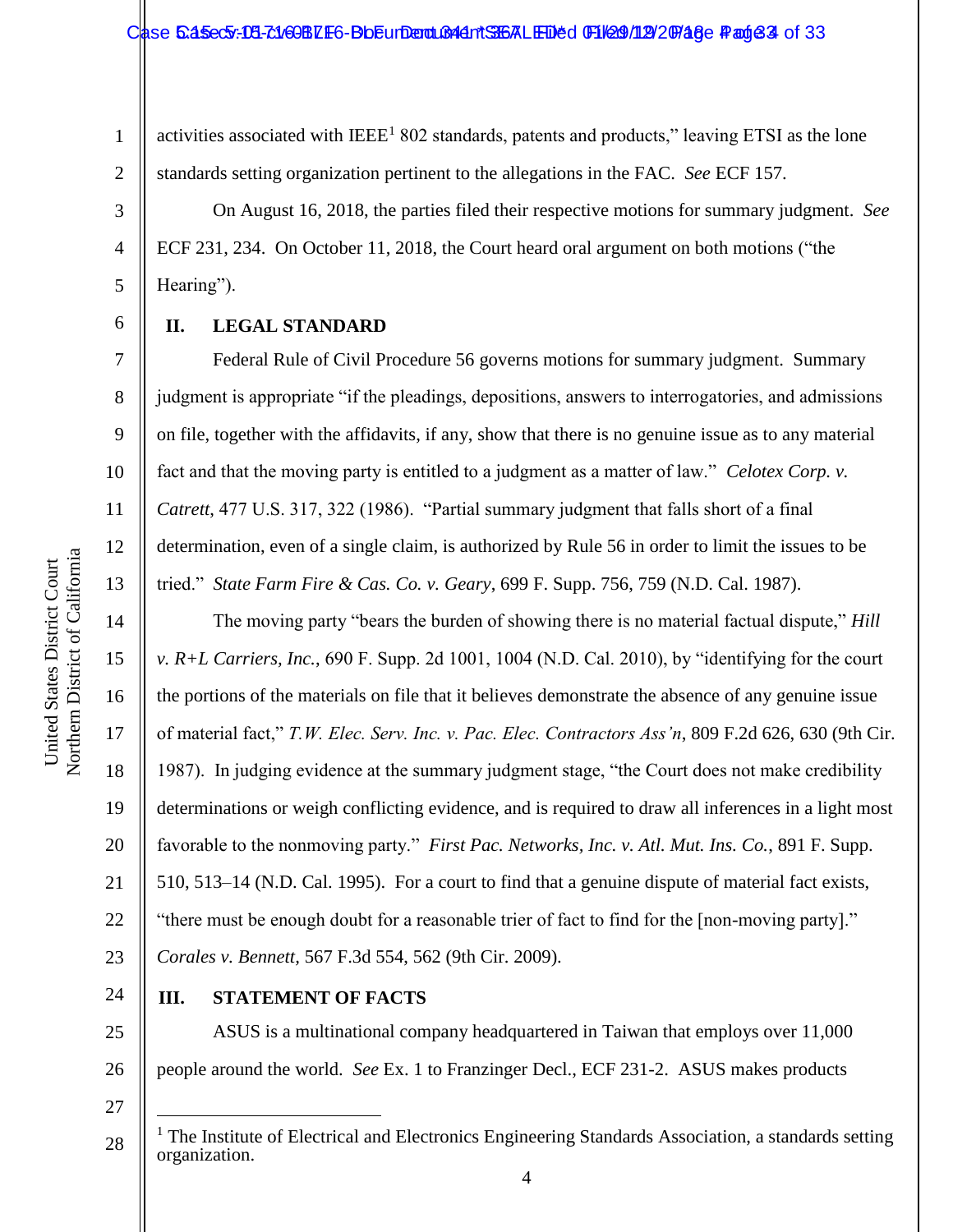#### Case 5:45ec5:131-c1/69BZE6-BbEurdent CartSEALED'ed GH299/12/20748e 5:ang 83 of 33

1 2 3 4 5 6 7 8 related to information technology, including servers, tablets, notebooks, and 3G and 4G cellular products that ASUS sells in over forty countries in nearly every global region. *See id.*; Ex. B to Weinberg Decl., ECF 230-5; Ex. C to Weinberg Decl., ECF 230-6. In 2017, ASUS's annual revenue totaled NT\$434 billion (over \$14 billion USD). *See* ASUS 2017 Annual Report, Ex. 3 to Wong Decl., ECF 234-3. According to the FAC, Plaintiff ASUSTek Computer Inc. is a Taiwanese corporation with its principal place of business in Taipei; Plaintiff ASUS Computer International in a wholly-owned U.S. subsidiary of ASUSTek with its principal place of business in Fremont, California. FAC ¶¶ 11–12.

9 10 11 12 13 14 15 16 17 18 19 20 21 22 23 24 25 26 27 28 InterDigital is a publicly-traded company headquartered in Delaware that employs approximately 350 employees, the majority of whom are engineers. *See* McElvaine Decl. ¶¶ 2–3, ECF 234-8. Like ASUS, InterDigital is also involved in telecommunications technologies, although it does not manufacture mobile devices. *Id.* ¶ 2. InterDigital conducts research and development and holds a portfolio of thousands of U.S. and foreign patents and patent applications. *Id.* The majority of InterDigital's revenue is derived from licensing its patent portfolio, including patents relating to 2G, 3G, and 4G cellular systems. *Id.* In 2017, InterDigital's reported revenue was \$533 million. Ex. 4 to Wong Decl., ECF 234-3. InterDigital's current and past licensees include Apple, Samsung, Huawei, and ASUS. *See* McElvaine Decl. ¶ 2; 2008 PLA, Ex. A. to Rauscher Decl., ECF 108-2. ETSI is a standard setting organization ("SSO") for promulgating technical cellular phone standards, including the standards known as 2G, 3G, and 4G. ETSI is governed by the ETSI Directives, which includes an Intellectual Property Rights Policy ("ETSI IPR Policy"). *See* ETSI Directives, Ex. 5 to Franzinger Decl., ECF 231-6. The ETSI IPR Policy provides, in part, that When an ESSENTIAL IPR relating to a particular STANDARD or TECHNICAL SPECIFICATION is brought to the attention of ETSI, the Director-General of ETSI shall immediately request the owner to give within three months an irrevocable undertaking in writing that it is prepared to *grant irrevocable licenses on fair, reasonable, and non-discriminatory ("FRAND") terms and conditions* under such  $IPR \ldots$ *Id.* § 6.1 (pp. 37–38) (emphasis added). One objective of the ETSI IPR Policy is to "seek[] a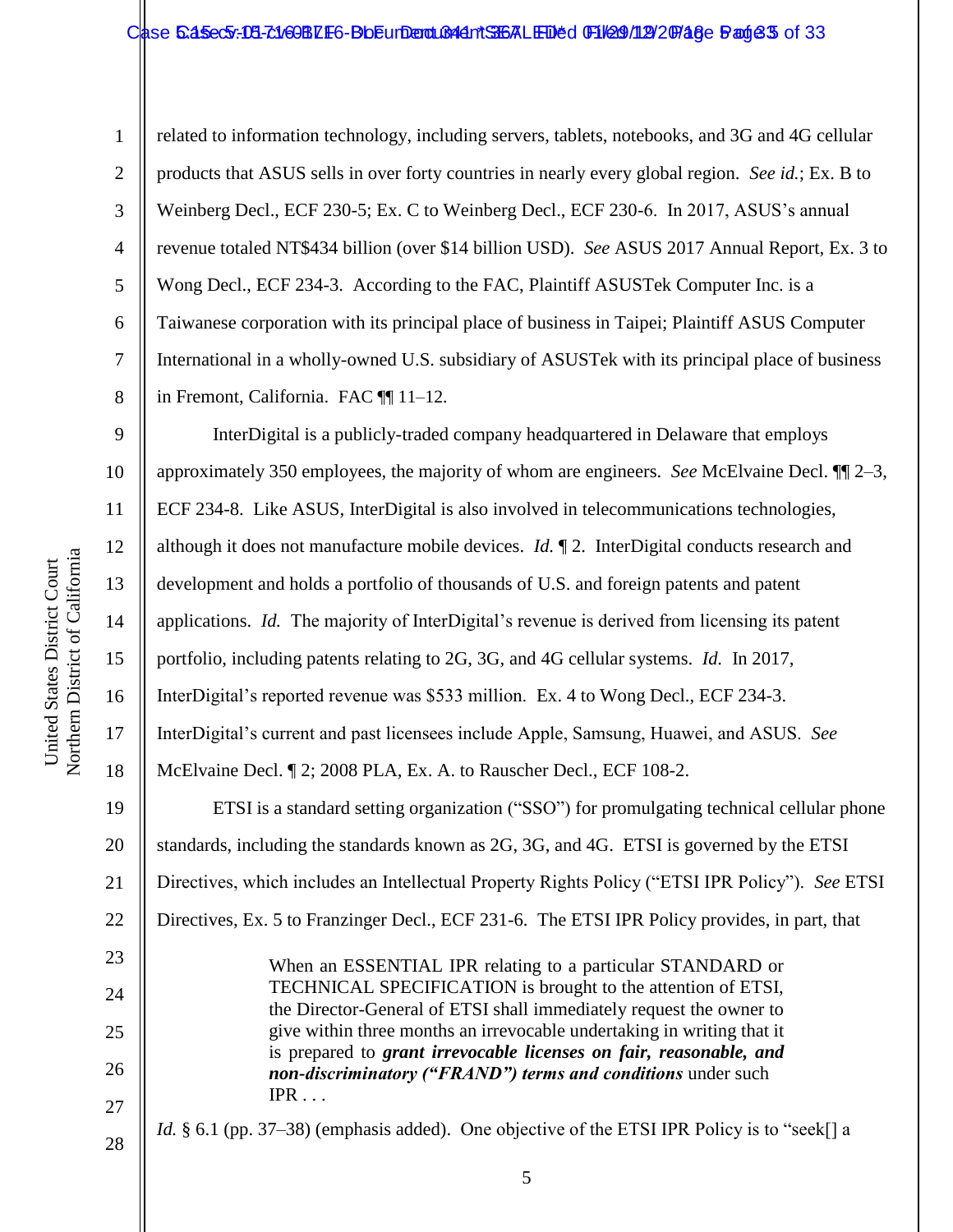#### Case 5:45ec5:15-7:169BLF6-BbEurDent Briefs RLF Ded GH29/12/20748e Bage 36 of 33

1 2 3 4 5 6 7 8 9 10 11 12 13 14 15 16 17 18 19 20 21 22 23 24 25 26 27 28 balance between the needs of standardization for public use in the field of telecommunications and the rights of the owners of IPRs." *Id*. § 3.1 (p. 37). Both ASUS and InterDigital participate in ETSI—InterDigital as an owner of "ESSENTIAL IPR's" and ASUS as an implementer of a "particular STANDARD or TECHNICAL SPECIFICTION," such as 3G or 4G. InterDigital has submitted declarations to ETSI stating that "[t]o the extent that the IPR(s) disclosed in the attached IPR Information Statement Annex are or become, and remain, ESSENTIAL . . . [InterDigital is] prepared to grant irrevocable licenses under this/these IPR(s)" on terms and conditions set forth in § 6.1 of the ETSI IPR Policy. *See* Response to Request for Admission No. 11, Ex. E to Weinberg Decl., ECF 230-9. *See* Response to Request for Admission No.'s 35–37, Ex. F to Weinberg Decl., ECF 230-10. In 2008, the parties signed a Patent License Agreement ("2008 PLA") wherein InterDigital licensed to ASUS certain standard essential patents relating to cellular and wireless communication standards, including 2G and 3G standards. *See* generally 2008 PLA, ECF 108-2.  $\overline{\phantom{a}}$ Meanwhile, in approximately 2012, the parties began communicating with respect to amending the 2008 PLA to cover 4G or for the parties to enter a new license agreement with respect to 4G. *See* ASUS-InterDigital Patent License Discussions, Ex. M to Weinberg Decl., ECF 230-19. The parties' discussions with respect to licensing 4G continued into 2015, *see* Ex. V to Weinberg Decl., ECF 230-29, but no agreement was reached. On April 15, 2015, Plaintiffs filed the instant action. *See* Original Compl., ECF 2-6. Negotiations with respect to 4G continued as late as November 2017, *see* Ex. X to Weinberg Decl., ECF 230-31, but also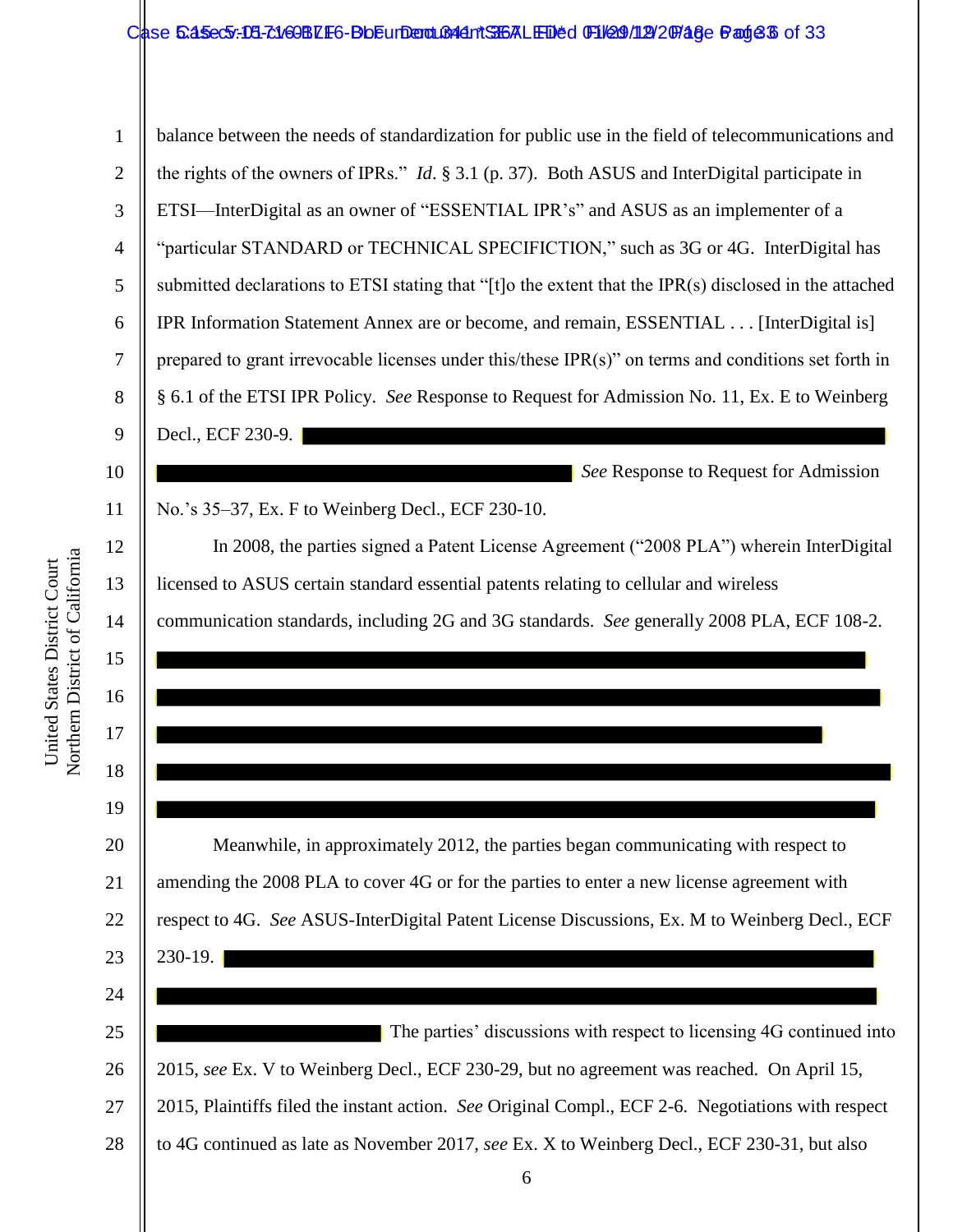1 failed to end in agreement.

7 2 3 4 5 6 7 8 9 10 11 12 13 14 15 16 17 18 19 20 21 22 23 24 25 26 27 28 On August 25, 2015, the Court granted Defendants' motion to compel arbitration pursuant to the 2008 PLA's arbitration clause for all claims in the original complaint except Plaintiffs' claim for breach of contract based on negotiations for unlicensed patents. *See* ECF 92 at 12–13. Defendants then commenced arbitration "seeking a declaration of non-liability as to the claims asserted in [Plaintiffs'] complaint in the Northern District of California." *See* Interim Award ¶ 5, ECF 94-3 (internal quotation and citation omitted). Plaintiffs asserted that the Tribunal lacked jurisdiction and, in the alternative, asserted counterclaims that mirrored Defendants claims for declaratory judgment. *Id.* ¶¶ 5–6. On June 17, 2016, the Tribunal granted Plaintiffs' application to dismiss all claims/counterclaims before it for lack of jurisdiction because the Tribunal found the claims **see id. f** 46, except for the fraudulent inducement claim, which the Tribunal retained, *see id.* ¶ 47. The Tribunal noted that Plaintiffs represented to the Tribunal that *Id.*  $\P$  13(g)<sup>2</sup> (citing to the transcript of the proceedings). On July 15, 2016, the Court lifted the stay based on the Tribunal's dismissal for lack of jurisdiction. ECF 95. On August 18, 2016, Plaintiffs filed their FAC. On August 2, 2017, the Tribunal issued its Final Award. In a unanimous decision, the Tribunal determined that Plaintiffs had not proved fraudulent inducement under a balance of probabilities standard. *See* Final Award ¶ 8, ECF 135-4. **IV. DISCUSSION** The Court addresses in turn Defendants' Motion for Summary Judgment (ECF 234) and Plaintiffs' Motion for Summary Judgment (ECF 231). **A. Defendants' Motion for Summary Judgment (ECF 234)** Defendants move for summary judgment of six issues: (1) Whether ASUS is judicially estopped from arguing that the 2008 PLA is "non-FRAND"; (2) whether issue preclusion prevents ASUS from re-litigating issues that were decided against ASUS in arbitration; (3) whether ASUS  $\overline{a}$ <sup>2</sup> As discussed by the Court in its section on judicial estoppel,  $\overline{\phantom{a}}$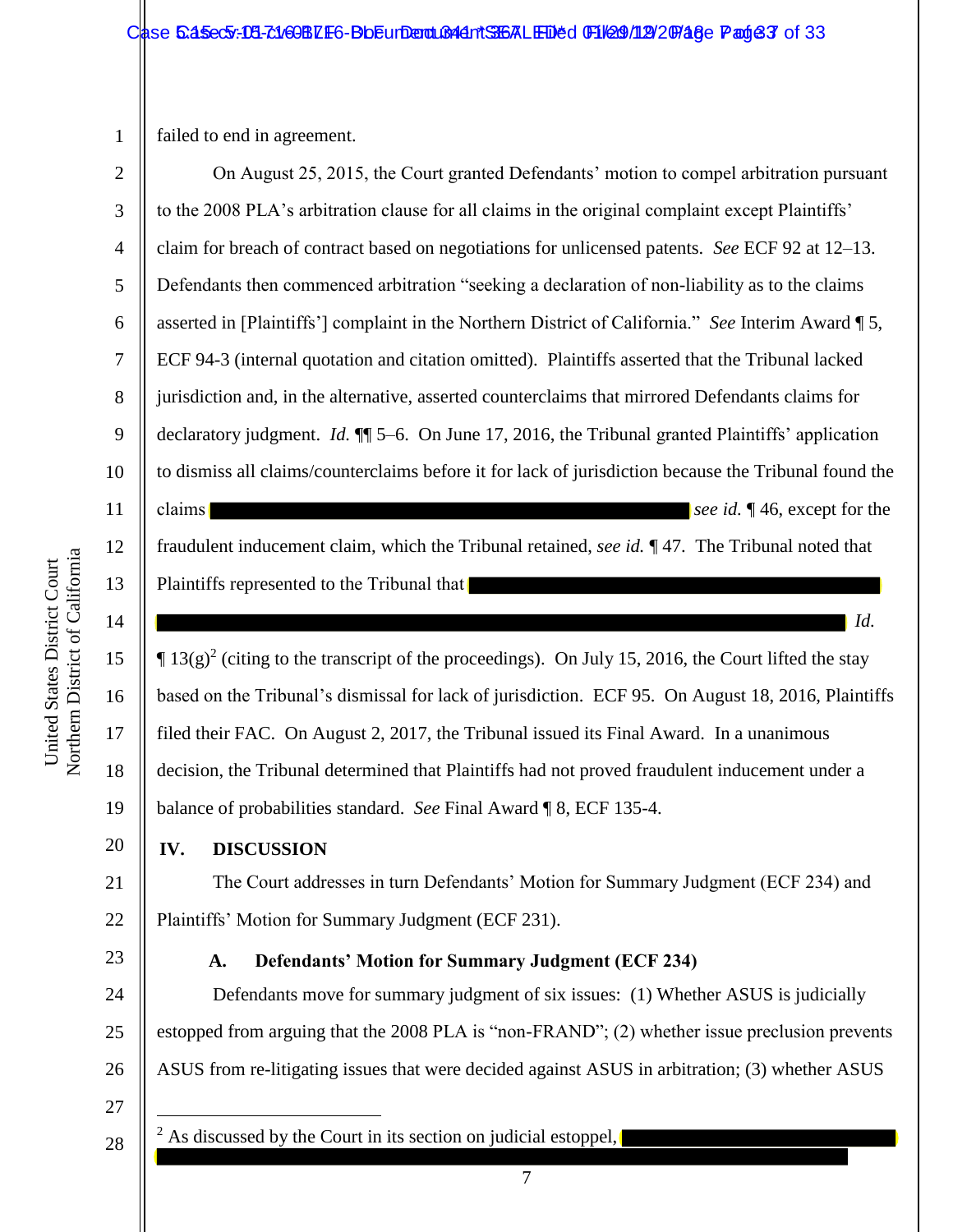## Case 5:45ec5:15-7:169BLF6-BbEurDent B44nt SH6ALEDed File 9/112/20748e Page 8 of 33

1 2 3 4 5 6 7 8 9 10 11 12 13 can void the "binding and enforceable" 2008 PLA under applicable contract law; (4) whether ASUS's Sherman Act claim fails as a matter of law; (5) whether ASUS's promissory estoppel claim fails as a matter of law; and (6) whether ASUS's UCL claim fails as a matter of law." *See* Defendants' MSJ at 1, ECF 233-4. Although Defendants did not map their six issues to the FAC, as best the Court can determine, those issues pertain to the claims in the FAC as follows: Issues (1) and (3) relate primarily to Count IV of the FAC for Breach Of Contract Leading To And Resulting From the 2008 PLA and tangentially to Counts I, II, and VIII. Issue (2) relates primarily to Counts II, IV, and VIII, and tangentially to Count I. Issue (4) concerns Count I, Plaintiffs' Sherman Act claim. Issue (5) concerns Count V, Plaintiffs' promissory estoppel claim. Issue (6) concerns Count II, Plaintiffs' UCL claim. The Court addresses each of the six issues in turn. As discussed below, Defendants' motion for summary judgment is GRANTED IN PART and DENIED IN PART.

## **1. Judicial estoppel**

Defendants request summary judgment that "ASUS is estopped from advancing arguments that the [2008] PLA contains non-FRAND terms and conditions" in the instant action because "ASUS prevailed [in arbitration] in moving its claims to this Court based on a directly opposite characterization of the scope of those claims." *See* Defendants' MSJ at 6, ECF 233-4. Plaintiffs counter that judicial estoppel requires "clearly inconsistent" statements and that "[t]he [arbitration] transcript establishes that ASUS's actual statements are entirely consistent with ASUS's position before this Court." *See* Plaintiffs' Opp'n at 1–2, ECF 262-45 (internal citation omitted). As discussed below, the Court agrees with Defendants.

23 24 25 26 27 28 "Judicial estoppel is an equitable doctrine that precludes a party from gaining an advantage by asserting one position, and then later seeking an advantage by taking a clearly inconsistent position." *Hamilton v. State Farm Fire & Cas. Co.*, 270 F.3d 778, 782 (9th Cir. 2001). The doctrine is invoked "not only to prevent a party from gaining an advantage by taking inconsistent positions, but also because of general consideration[s] of the orderly administration of justice and regard for the dignity of judicial proceedings, and to protect against a litigant playing fast and

14

15

16

17

18

19

20

21

22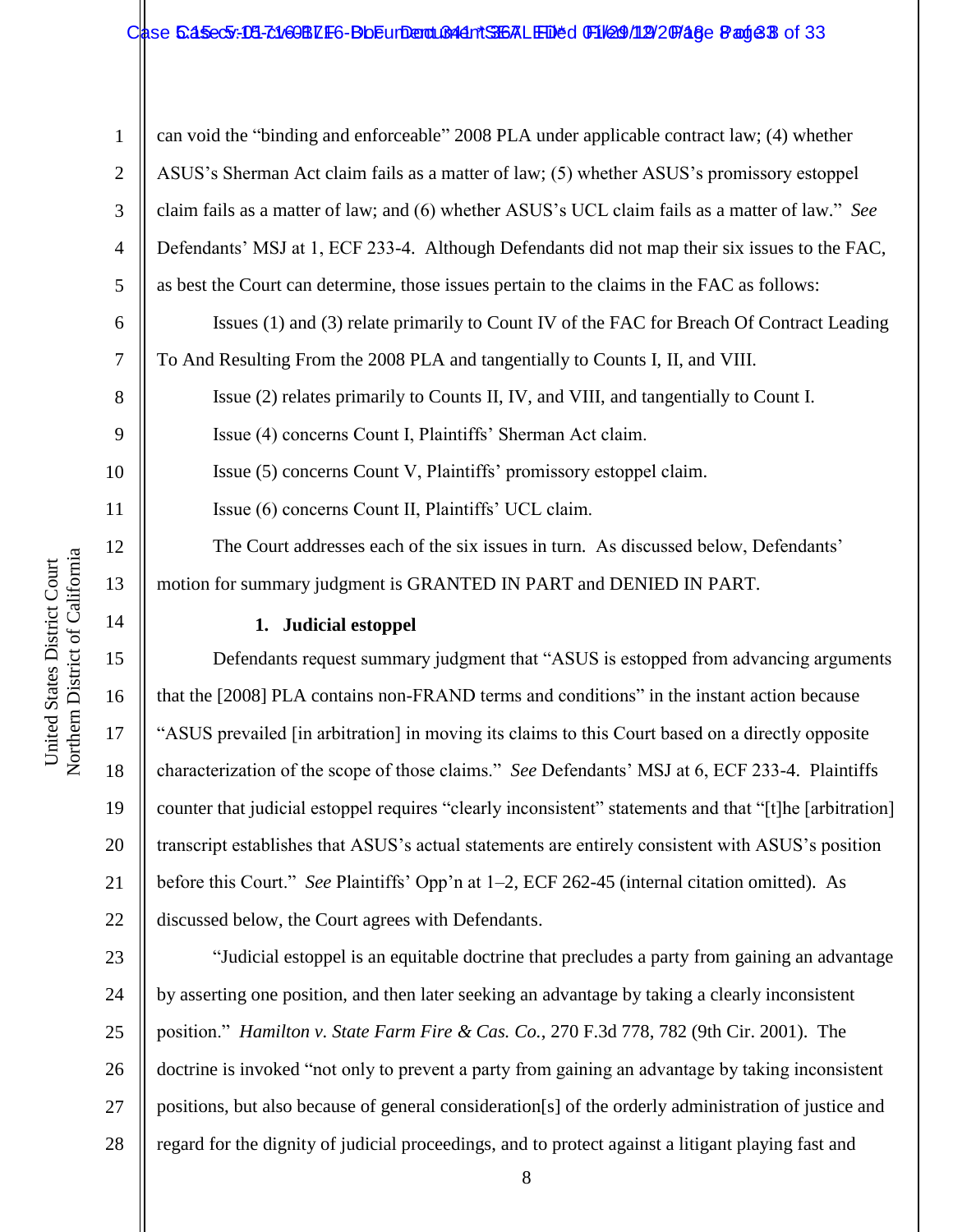loose with the courts." *Id.* (internal quotation and citation omitted) (alteration in original).

16 The Supreme Court has articulated three factors that "typically inform the decision whether to apply the doctrine in a particular case." *New Hampshire v. Maine*, 532 U.S. 742, 750 (2001). "First, a party's later position must be clearly inconsistent with its earlier position." *Id.* (internal quotation and citation omitted). "Second, courts regularly inquire whether the party has succeeded in persuading a court to accept that party's earlier position, so that judicial acceptance of an inconsistent position in a later proceeding would create the perception that either the first or the second court was misled." *Id.* (internal quotation and citation omitted). "A third consideration is whether the party seeking to assert an inconsistent position would derive an unfair advantage or impose an unfair detriment on the opposing party if not estopped." *Id.* at 751. Judicial estoppel applies to "directly contradictory arguments" made in arbitration proceedings. *See PowerAgent Inc. v. Electronic Data Systems Corp.*, 358 F.3d 1187, 1192 (9th Cir. 2004); *see also Roderick v. Mazzetti & Associates, Inc.*, 2006 WL 1883328, at \*5–6 (N.D. Cal. July 7, 2006). Here, the Court finds that all three factors weigh in favor of applying judicial estoppel and hereby **GRANTS** summary judgment that Plaintiffs are judicially estopped from arguing that the 2008 PLA is not FRAND compliant. Each factor is discussed in turn.

## **a. Plaintiffs' clearly inconsistent positions**

18 19 20 21 22 23 24 25 26 First, the question is whether Plaintiffs' current position that the 2008 PLA is non-FRAND compliant is "clearly inconsistent" with Plaintiffs' statements to the Tribunal. *See Hamilton*, 270 F.3d at 782. In arbitration, Defendants<sup>3</sup> sought a "declaration of non-liability as to the claims asserted in [Plaintiffs'] complaint in the Northern District of California." *See* Interim Award ¶ 5, ECF 94-3 (internal quotation and citation omitted). In response, Plaintiffs asserted that the Tribunal lacked jurisdiction and, in the alternative, asserted seven counterclaims that directly mirror the claims asserted in Plaintiffs' complaints in this Court. *See id.* ¶¶ 5–6; *see also* Compl., ECF 2-6; FAC, ECF 108-6. To find jurisdiction and therefore for the claims and counterclaims to be arbitrable,

27

28

 $\overline{a}$ 

1

2

3

4

5

6

7

8

9

10

11

12

13

14

15

<sup>&</sup>lt;sup>3</sup> In this arbitration Defendants are the "Claimants" and Plaintiffs are the "Respondent."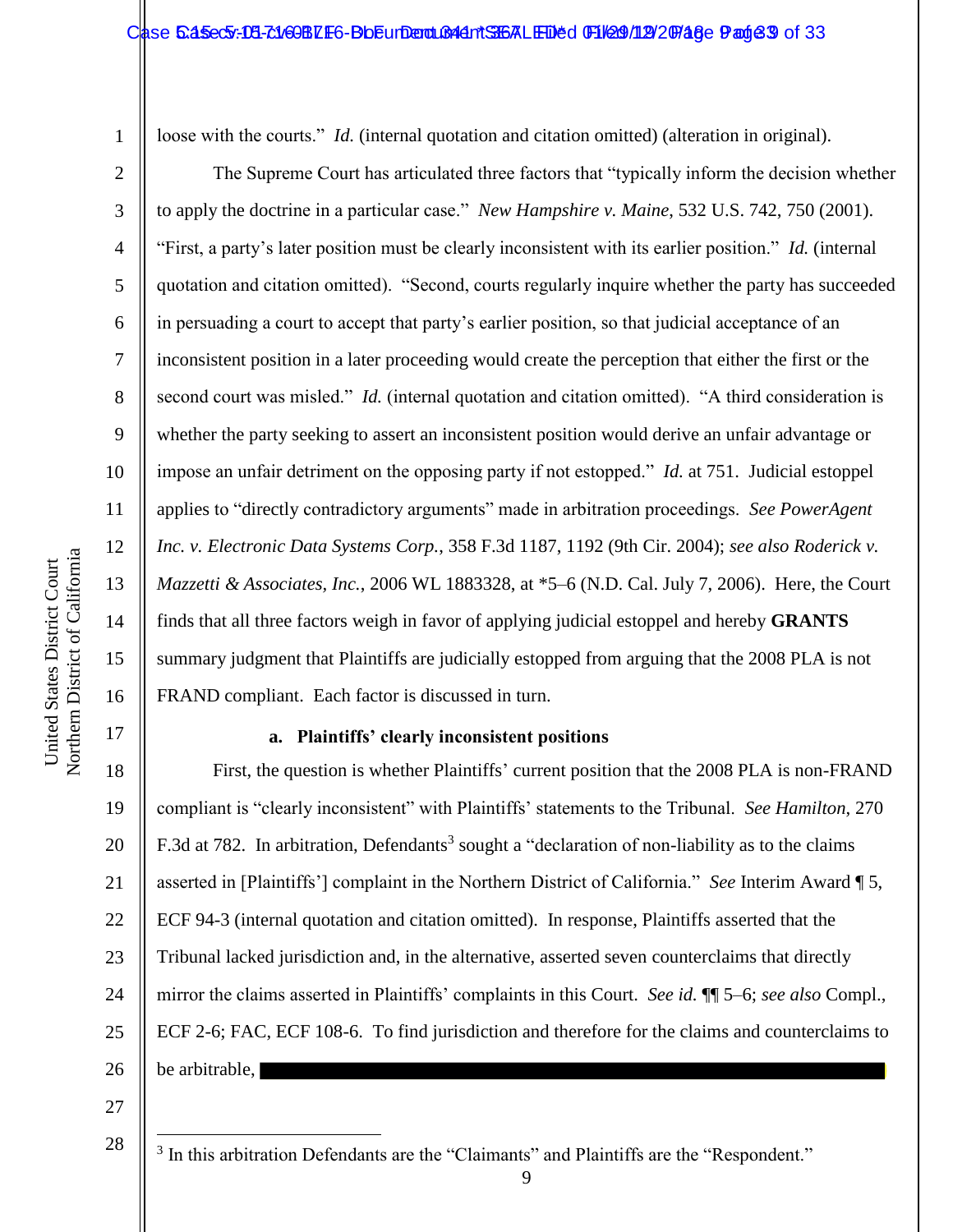## Case 5:45ec5:18-71469BLF6-BbEurDent Bridgent STGALED&d FFILe09/1129/20748 Ge FRage 313 of 33

1 2

3

4

5

6

7

8

9

10

11

12

13

14

15

16

17

18

19

20

26

27

28

*See* Interim Award ¶ 43. Based in part on Plaintiffs' representation that "

" *see id.* ¶ 8(viii) (summarizing and citing Plaintiffs' contention), the Tribunal concluded that all but the fraudulent inducement claim/counterclaim did not

 $\overline{\phantom{a}}$ 

 $\overline{\phantom{0}}$ 

*see id.* ¶¶ 45, 52.

Plaintiffs' Count IV is based on the theory that the 2008 PLA is not FRAND compliant. Count IV of the FAC is titled "Breach of Contract Leading To And Resulting From 2008 PLA." *See* FAC Count IV, ECF 108-6. The FAC includes, for example, allegations that Defendants "violated [their] FRAND commitment during [their] negotiations leading to the 2008 PLA, by entering the 2008 PLA, [and] by seeking to enforce the 2008 PLA," *id.* ¶ 7; that Defendants' "2008 PLA and on-going licensing demands for other patents and products perpetuates [an] unfair and unreasonable demand, *id.* ¶ 62; and that "[Defendants] breached [their ETSI obligations] by . . . entering into the 2008 PLA that is [] unreasonable, unfair, and discriminatory," *id.* ¶ 104. In the FAC's prayer for relief, Plaintiffs request "[j]udgment that the 2008 PLA . . . [is] not fair, reasonable and non-discriminatory." *Id.* ¶ K of Prayer for Relief. In effect, Plaintiffs' allegation that the 2008 PLA violates FRAND comprises the essence of one or more of the causes of action. However, in arbitration, Plaintiffs painted a different picture. In describing their claims to the Tribunal, Plaintiffs stated that *See*

21 22 23 24 25 Transcript of Arbitration Hearing at 17:14-16, ECF 262-3. This statement prompted the Tribunal to seek clarification from Plaintiffs, asking, *Id.* at 17:24-18:4 (emphasis added). In response, Plaintiffs stated,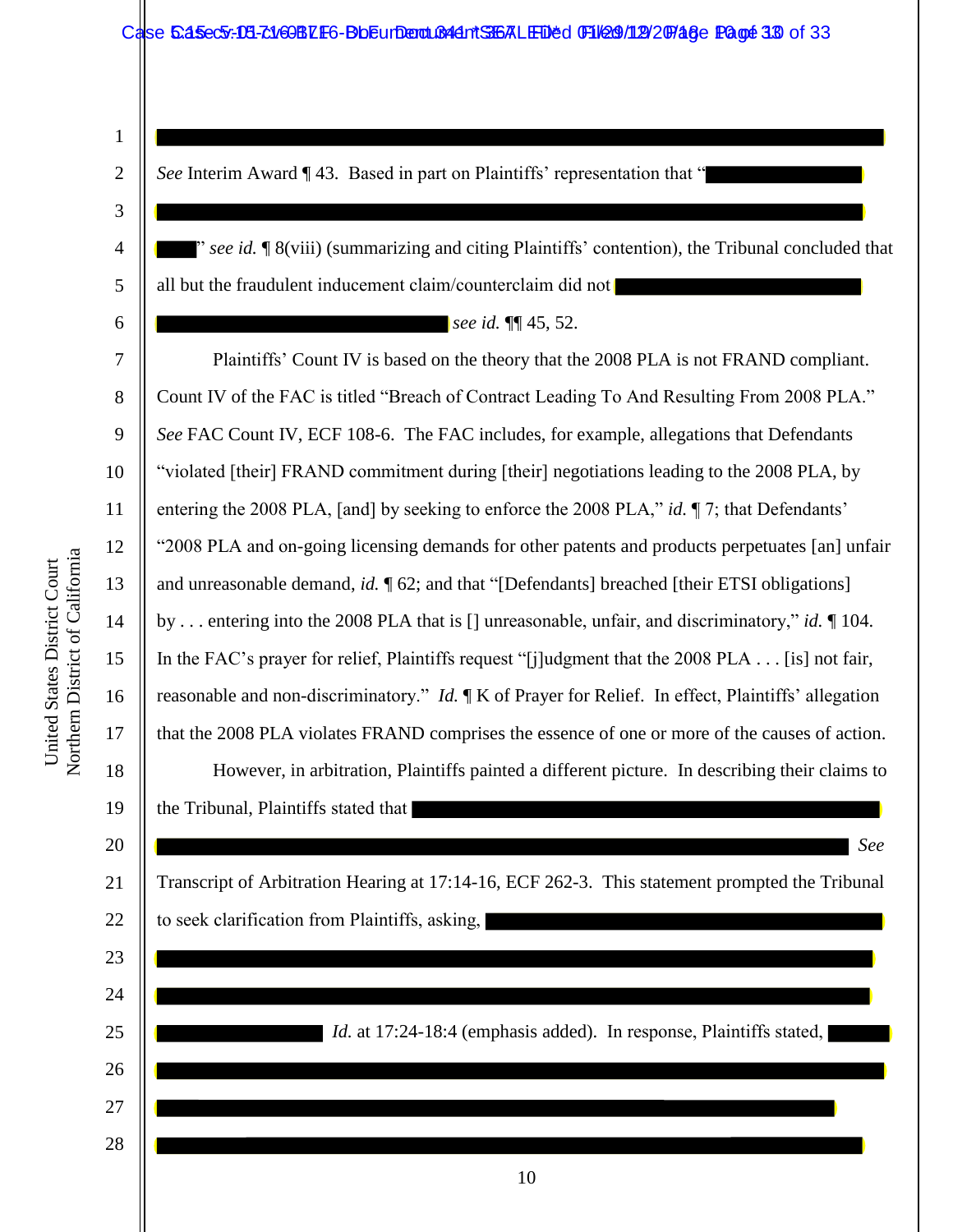

Northern District of California Northern District of California United States District Court United States District Court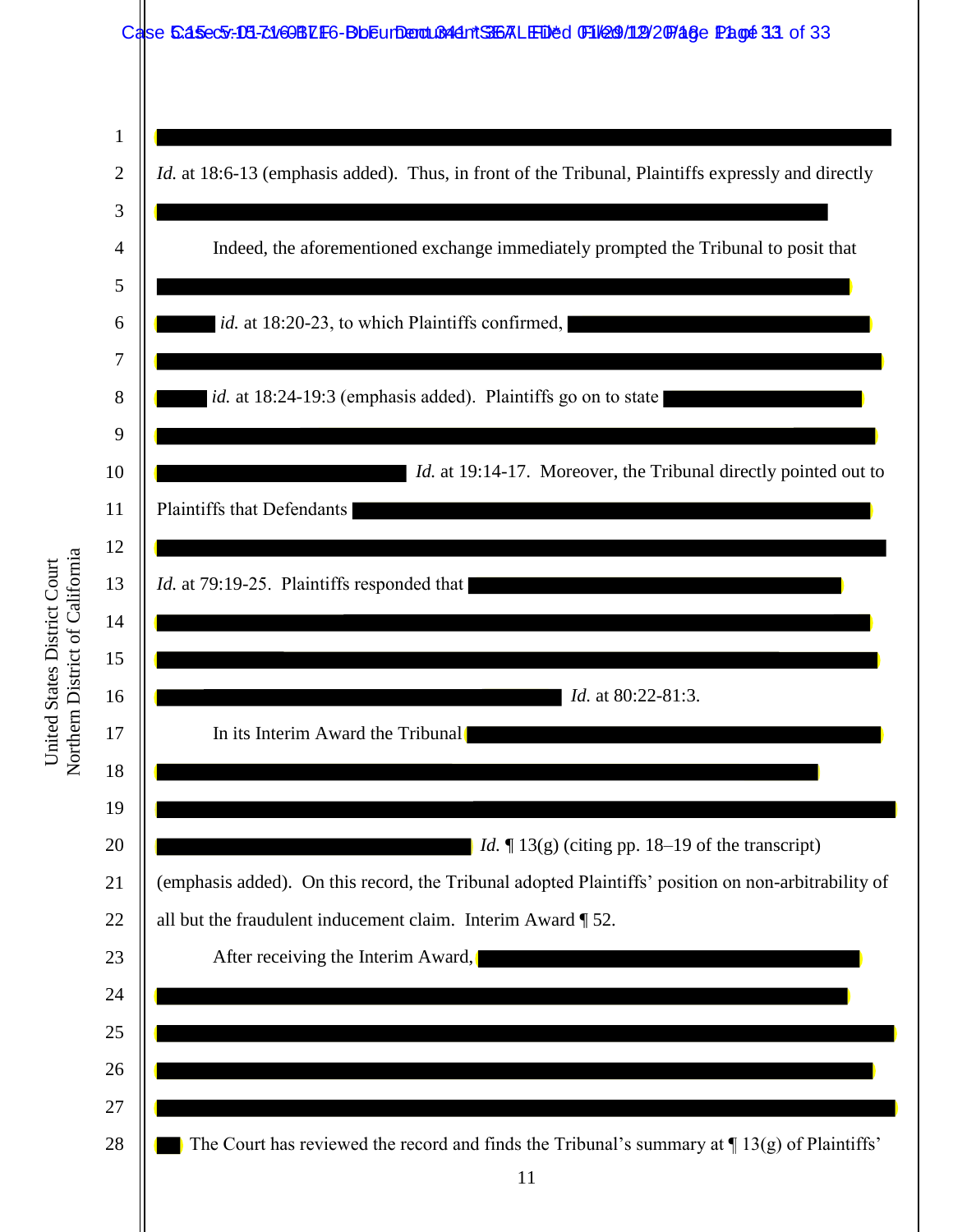position entirely consistent with the transcript. The Court additionally finds that

12 3 4 5 6 7 8 9 10 11 12 13 14 15 16 17 18 19 20 21 22 23 24 25 26 27 28 Plaintiffs argue that their statements in arbitration "merely confirmed there is no standalone claim that the [2008] PLA is not FRAND complaint" and that Plaintiffs "*never* disclaimed in this answer, at the hearing, or at any point in arbitration—that the [2008] PLA's terms and conditions are facts supporting its claims." *See* Plaintiffs' Opp'n at 3 (emphasis in original). This argument misses the point. To determine arbitrability, the Tribunal was tasked with evaluating whether Plaintiffs' claims were **See** Interim Award  $\P$  43. Whether a "stand-alone" claim was before the Tribunal that the 2008 PLA is not FRAND compliant was not the test to determine arbitrability. The Tribunal also considered, for example, whether the claims and counterclaims *See id.* ¶ 46. Plaintiffs position before the Tribunal was that the claims/counterclaims and Defendants' FRAND obligations were not arbitrable, because **See Transcript of** See Transcript of Arbitration Hearing at 80:22-81:3, ECF 262-3. To now open the floor to Plaintiffs' assertion that the [2008] PLA contains non-FRAND terms and conditions "would create the perception that [the Tribunal] was misled." *New Hampshire*, 532 U.S. at 750. Plaintiffs also contend they were arguing before the Tribunal that "[Plaintiffs'] claims are rooted in the SSO declarations." Plaintiffs' Opp'n at 5, ECF 262-45. But even if true, this does not relieve Plaintiffs of the effect of their "clearly inconsistent" positions. *See Hamilton*, 270 F.3d at 782. As described above, Plaintiffs FAC relies in part on the theory that the 2008 PLA is non-FRAND complaint. And in arbitration, also as described above, Plaintiffs made numerous statements to the contrary. For example, Plaintiffs state Transcript of Arbitration Hearing at 19:14-17, ECF 262-3. Yet Plaintiffs' FAC requests "[j]udgment that the 2008 PLA . . . [is] not fair, reasonable and nondiscriminatory." FAC ¶ K of Prayer for Relief, ECF 108-6. The Court finds these positions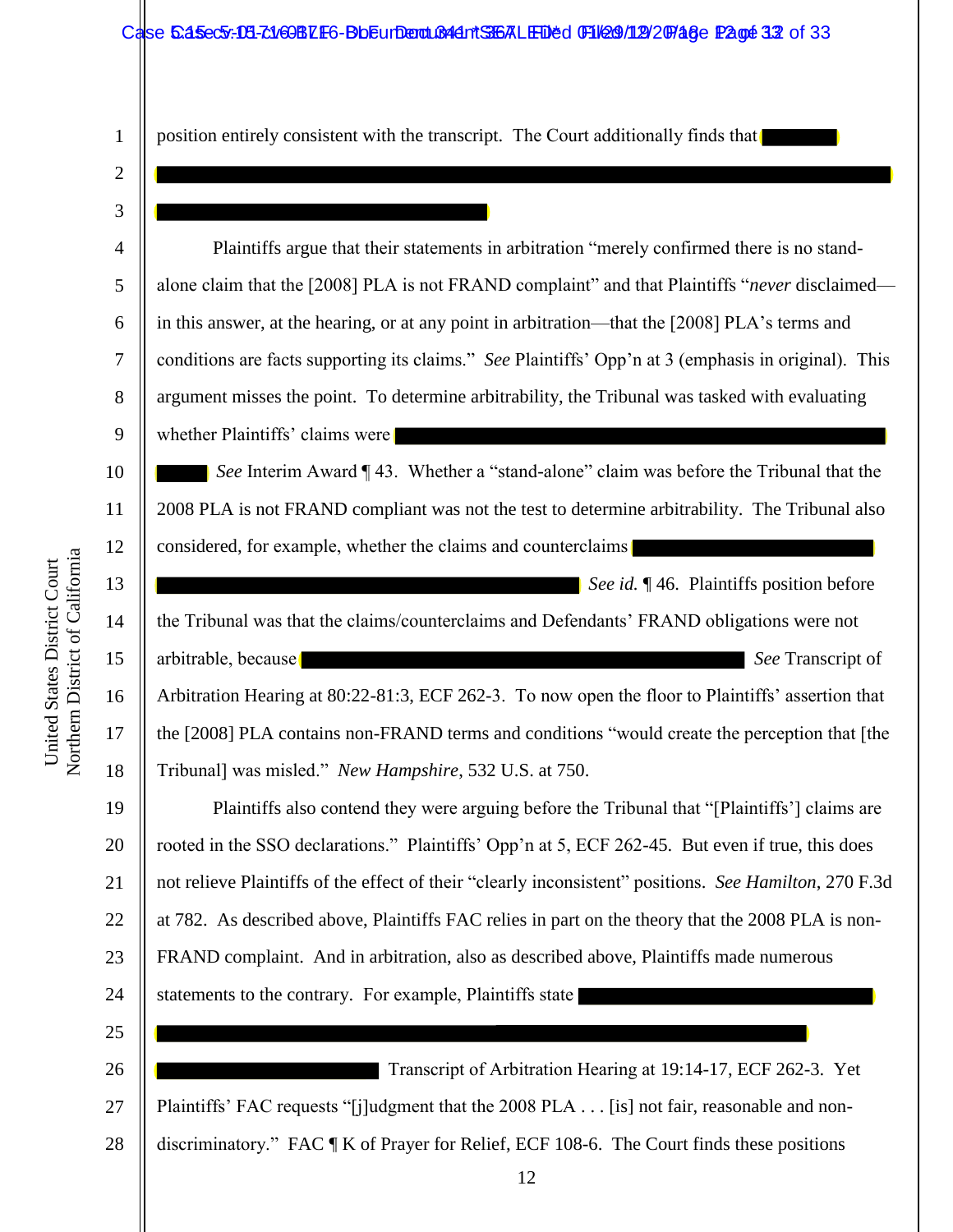M 1 2 3 4 5 6 7 8 9 10 11 12 13 14 15 16 17 18 19 20 21 22 23 24 25 26 27 28 "clearly inconsistent" under *Hamilton* (finding clearly inconsistent positions based on the plaintiff's failure to list his claims and then later suing on the same claims). 270 F.3d at 784. **b. Reliance on Plaintiffs' position by the Tribunal**  Next, the question is whether Plaintiffs "succeeded in persuading [the Tribunal] to accept [Plaintiffs'] earlier position, so that judicial acceptance of an inconsistent position in a later proceeding would create the perception that [the Tribunal] was misled." *See New Hampshire v. Maine*, 532 U.S. 742, 750 (2001) (internal quotation and citation omitted). The Court finds that Plaintiffs were successful. In determining that all claims/counterclaims before it except the fraudulent inducement claim/counterclaim did not *see* Interim Award ¶ 45, 52, the Tribunal relied on Plaintiffs' representation (as understood by the Tribunal) that *see id.* ¶ 8(viii) (summarizing and citing Plaintiffs' contention); *see also Wagner v. Prof'l Eng'rs in Cal. Gov't*, 354 F.3d 1036, 1049 (9th Cir. 2004) (crediting what the first court "naturally and obviously" understood and finding inconsistent positions). Plaintiffs argue that "[Plaintiffs] never persuaded the tribunal that its claims did not involve allegations regarding the [2008] PLA's FRAND compliance." Plaintiffs' Opp'n at 6. In support of this argument, Plaintiffs quote the Tribunal's reasoning at  $\P$  45 and  $\P$  45(a) of the Interim Award that states in part *see* Interim Award ¶ 45, ECF 94-3. However, ¶ 45 of the Interim Award *See id.* **[1]** 6, 45. . *See, e.g.*, Interim Award ¶ 46. Regardless, Plaintiffs' argument is off point. The issue here is that the Tribunal relied on As Plaintiffs stated to the Tribunal,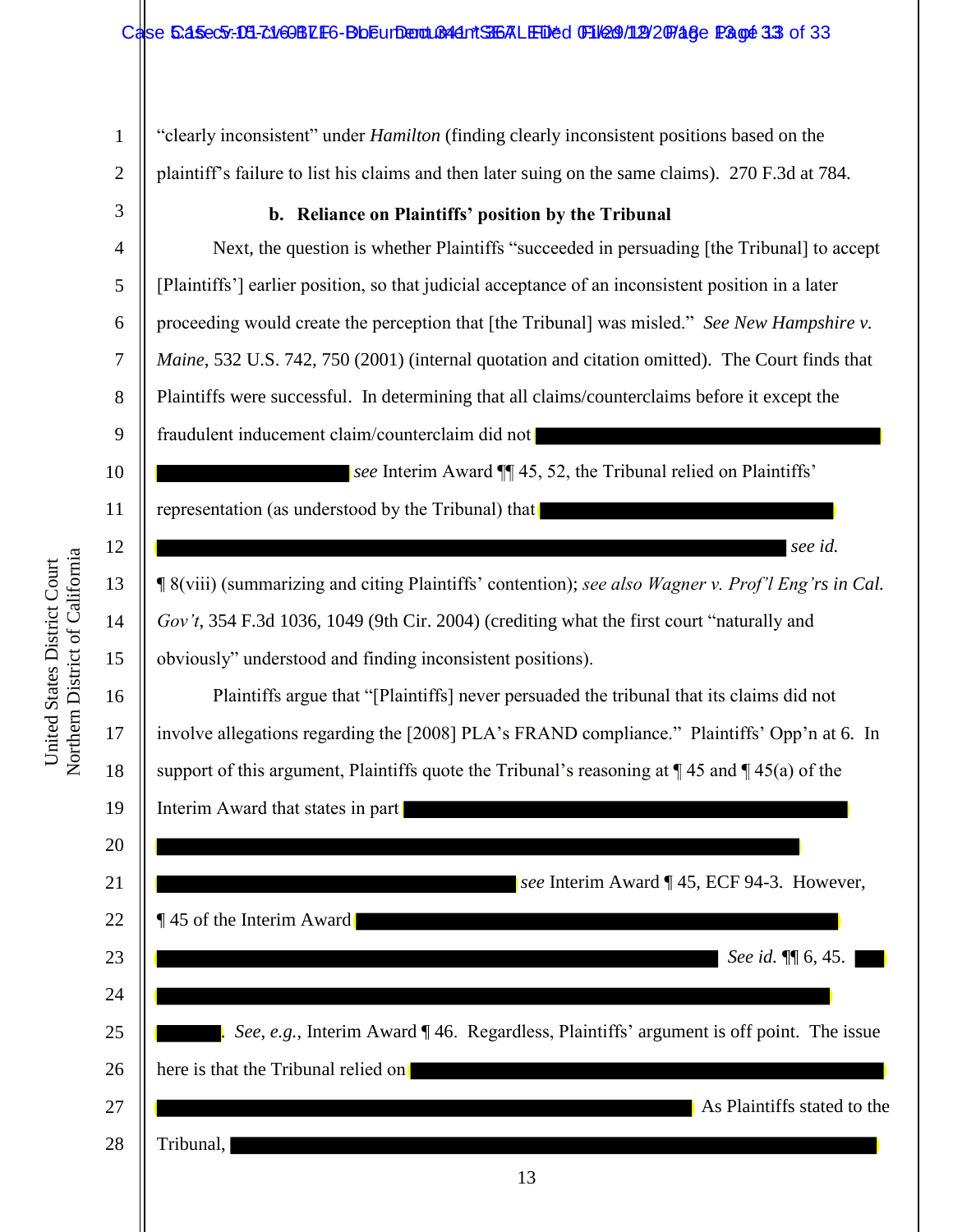|                | Case 6:45ec5:-08-21/69BZE6-BbEurDend.Cond.TSGALEDed TH29/12/20748e Page 33 of 33                        |  |
|----------------|---------------------------------------------------------------------------------------------------------|--|
|                |                                                                                                         |  |
|                |                                                                                                         |  |
| $\mathbf{1}$   | <b>Transcript of Arbitration Hearing</b>                                                                |  |
| $\overline{2}$ | at 19:14-17, ECF 262-3. In other words, the Tribunal relied on Plaintiffs' position that                |  |
| 3              | <i>id.</i> at 18:6-7, and that                                                                          |  |
| 4              |                                                                                                         |  |
| 5              |                                                                                                         |  |
| 6              | Unfair advantage to Plaintiffs or unfair detriment to Defendants<br>$c_{\bullet}$                       |  |
| 7              | The final factor is whether Plaintiffs would "derive an unfair advantage or impose an                   |  |
| 8              | unfair detriment on [Defendants] if not estopped." New Hampshire, 532 U.S. at 751. The Court            |  |
| 9              | finds that this factor also weighs in favor of applying judicial estoppel. By insisting that            |  |
| 10             | see Transcript of Arbitration                                                                           |  |
| 11             | Hearing at 17:14-15, ECF 262-3, Plaintiffs were able to remove claims from the arbitration. The         |  |
| 12             | arbitration is now complete, at thus "there is no doubt that permitting [Plaintiffs] to switch          |  |
| 13             | positions at this point would unfairly benefit them." See Samson v. Nama Holdings, LLC, 2009            |  |
| 14             | WL 9150841, at *18 (C.D. Cal. May 20, 2009) (applying the three New Hampshire factors and               |  |
| 15             | concluding that the plaintiffs were judicially estopped). Moreover, if Plaintiffs are successful at     |  |
| 16             | trial, Defendants may have been "wrongly denied [their] right to arbitration." See Berger v.            |  |
| 17             | DIRECTV, Inc., 2015 WL 5686894, at *5 (D. Or. Sept. 22, 2015).                                          |  |
| 18             | d. Conclusion                                                                                           |  |
| 19             | In conclusion, the Court hereby <b>GRANTS</b> summary judgment that Plaintiffs are judicially           |  |
| 20             | estopped from arguing that the 2008 PLA is not FRAND compliant. While this grant of summary             |  |
| 21             | judgment is straightforward, its effect is more complex. The Court's ruling applies to Count IV         |  |
| 22             | and to portions of Counts I, II, and VIII, see, e.g., FAC at $\P$ 78, 79, 89, 90, 104, 124, 125, to the |  |
| 23             | extent Plaintiffs would seek to introduce evidence that the 2008 PLA is not FRAND compliant.            |  |
| 24             | 2. Issue preclusion                                                                                     |  |
| 25             | There are three requirements for issue preclusion to apply: $\degree(1)$ the issue at stake must be     |  |
|                |                                                                                                         |  |

Northern District of California Northern District of California United States District Court United States District Court

28

26

27

identical to the one alleged in the prior litigation; (2) the issue must have been actually litigated in

the prior litigation; and (3) the determination of the issue in the prior litigation must have been a

critical and necessary part of the judgment in the earlier action." *Roderick v. Mazzetti &*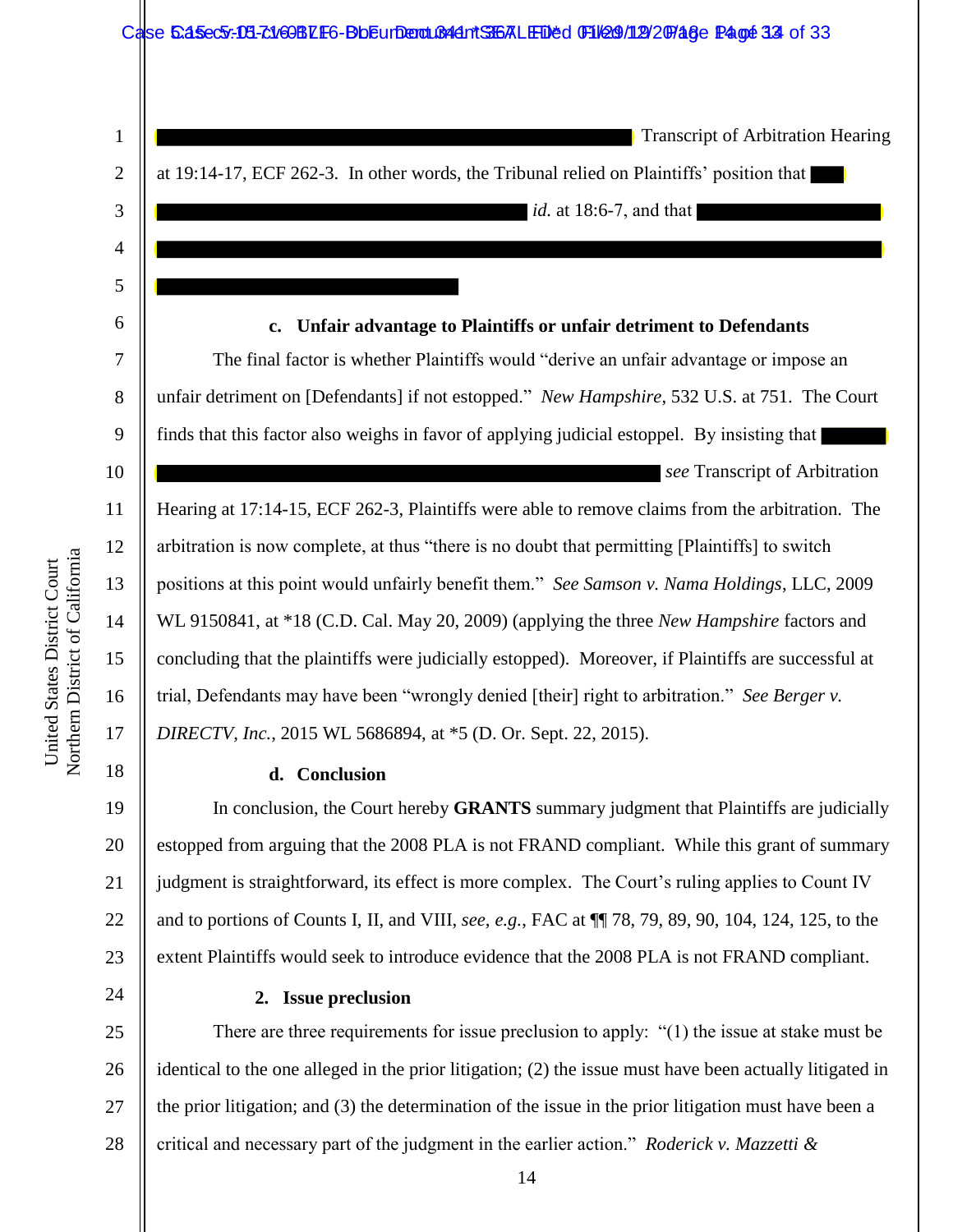*Associates, Inc.*, 2006 WL 1883328, at \*4 (N.D. Cal. July 7, 2006), quoting *Clark v. Bear Stearns & Co.*, 966 F.2d 1318, 1320 (9th Cir. 1992). Neither party disputes that issue preclusion may apply to issues resolved by an earlier arbitration.

Defendants move for summary judgment that "[i]ssue preclusion prevents ASUS from relitigating in this case the issues that were decided against it in the arbitration." *See* Defendants' MSJ at 10, ECF 233-4. Specifically, Defendants argue that the following issues are barred by issue preclusion: (1) "ASUS's claims based on purported 'false' statements under the California UCL and the Delaware Consumer Fraud Act ('DCFA')"; (2) "whether the [2008] PLA's 3G royalty terms were less favorable than other existing licenses at the time the PLA was signed"; and (3) "that ASUS was not harmed by entering into the [2008] PLA." *See id.* at 10, 12, 13. Among other arguments, Plaintiffs counter that Defendants "cannot establish issue preclusion because it has not identified 'identical issues' between the arbitration and this litigation." Plaintiff's Opp'n at 8, ECF 262-45.

As a preliminary matter, the Court need not and does not address Plaintiffs' UCL claim in the context of issue preclusion. The Court grants summary judgment for Defendants that Plaintiffs' UCL claim is barred on other grounds. *See* Section IV.A.6 *infra*. In addition, having granted summary judgment that Plaintiffs are judicially estopped from arguing that the 2008 PLA is not FRAND compliant, *see* Section IV.A.1 *supra*, the Court finds it need not rule on issue preclusion with respect to the 2008 PLA, although some discussion is provided below. Thus, the Court takes in turn: (1) Plaintiffs' DCFA claim; and (2) discussion of the 2008 PLA.

#### **a. Plaintiffs' DCFA claim**

On August 2, 2017, the Tribunal issued a Final Award dismissing Plaintiffs' claim of fraudulent inducement. *See* Final Award ¶ 108(a), ECF 135-4. On October 25, 2017, the Court entered Final Judgment in accordance with the Interim Award on Jurisdiction dated June 17, 2016, and the Final Award dated August 2, 2017. S*ee* ECF 137. In its Final Award, the Tribunal noted that Plaintiffs' fraudulent inducement claim

27 28

Northern District of California Northern District of California United States District Court United States District Court

1

2

3

4

5

6

7

8

9

10

11

12

13

14

15

16

17

18

19

20

21

22

23

24

25

26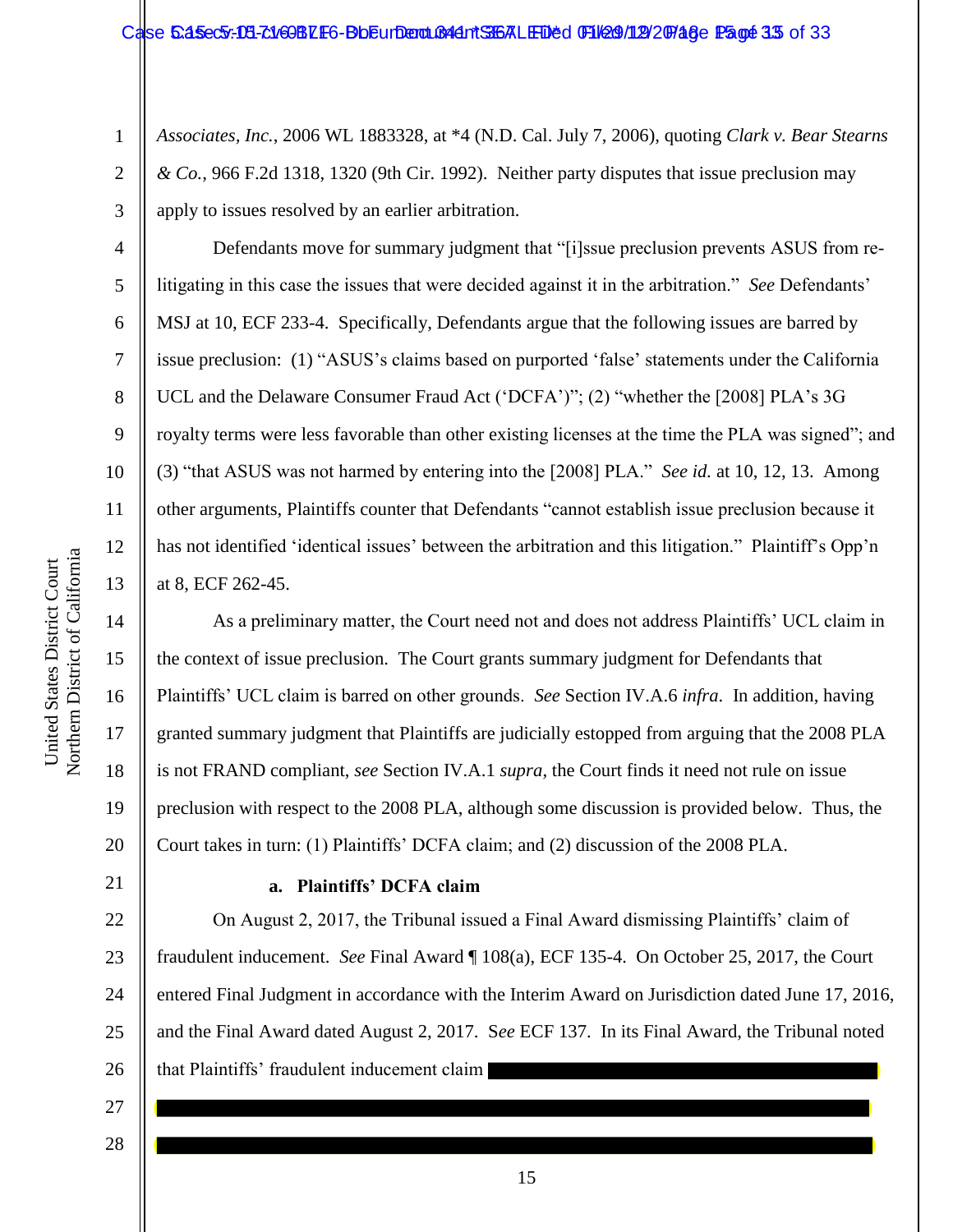

Northern District of California Northern District of California United States District Court United States District Court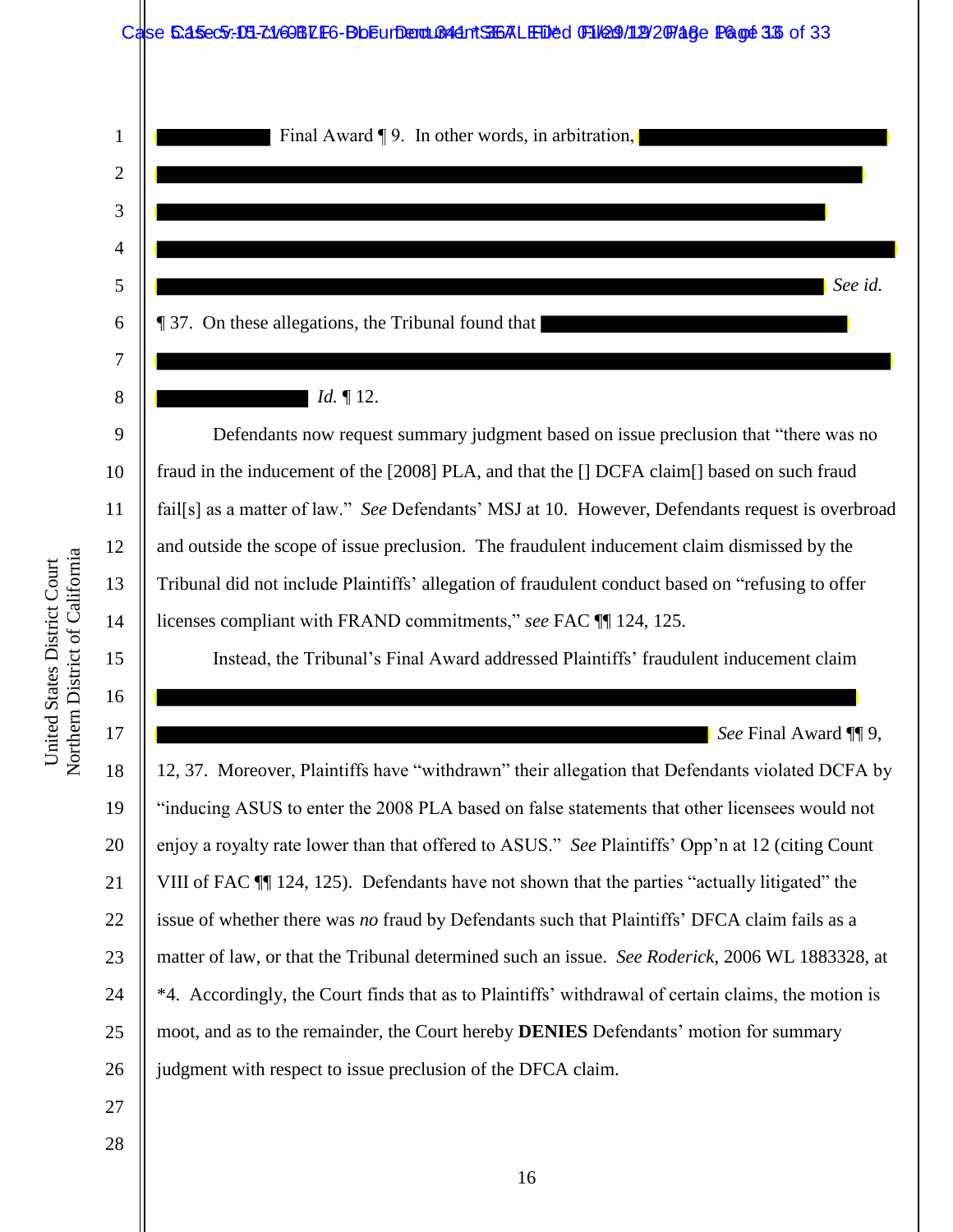3

4

5

6

7

8

9

10

#### **b. The 2008 PLA's royalty terms and Plaintiffs allegations of harm by entering into the 2008 PLA**

Defendants request summary judgment that "[Defendants] did not discriminate against ASUS by entering into the [2008] PLA on less favorable terms than other licensees" because, Defendants argue, "[t]he issue of whether the [2008] PLA's 3G royalty terms were less favorable than other existing licenses at the time the PLA was signed [was] conclusively decided against ASUS [in arbitration]." *See* Defendants' MSJ at 12–13 (citing and discussing Final Award ¶¶ 12, 17(f), 64, 67, 71). Defendants additionally request summary judgment that "ASUS was not harmed by entering into the [2008] PLA" because "[t]he Tribunal has already rejected ASUS's theory of harm." Defendants' MSJ at 13 (citing Final Award ¶ 85). Defendants argue that these issues form the basis for "[Plaintiffs'] other claims based on FRAND compliance of the [2008] PLA." *Id.* at 10.

Northern District of California Northern District of California United States District Court United States District Court

11 12 13 14 15 16 17 18 19 20 21 22 23 24 25 26 Plaintiffs agree that these requests for summary judgment of issue preclusion are directed to "FRAND-based damages" and "ASUS's FRAND-based claims," *see* Plaintiffs' Opp'n at 6, arguing that "[t]he Court should deny [Defendants'] motion because no FRAND issue was 'actually litigated,'" *id.* at 7, and that the Tribunal "could not have determined whether the [2008] PLA complies with FRAND," *id.* at 10. Therefore, Plaintiffs treat the question of whether the 2008 PLA's 3G royalty terms were less favorable than other existing licenses at the time the PLA was signed and the question of whether entering into the PLA resulted in harm to Plaintiffs as equivalent to the question of whether the 2008 PLA is FRAND compliant. *See generally* Plaintiffs' Opp'n at 6–12. Thus, the Court need not and does not rule on issue preclusion with respect to the 2008 PLA's royalty terms or harm, having granted summary judgment that Plaintiffs are judicially estopped from arguing that the 2008 PLA is not FRAND compliant, *see* Section IV.A.1 *supra*. This includes that Plaintiffs are judicially estopped from arguing that the 2008 PLA's 3G royalty terms were less favorable than other existing licenses at the time the PLA was signed, and from arguing that entering into the 2008 PLA harmed Plaintiffs, as Plaintiffs consider these questions commensurate to FRAND compliance.

27

28

## **3. 2008 PLA and applicable contract law**

Defendants move for summary judgment that (1) Plaintiffs cannot "invalidate the [2008]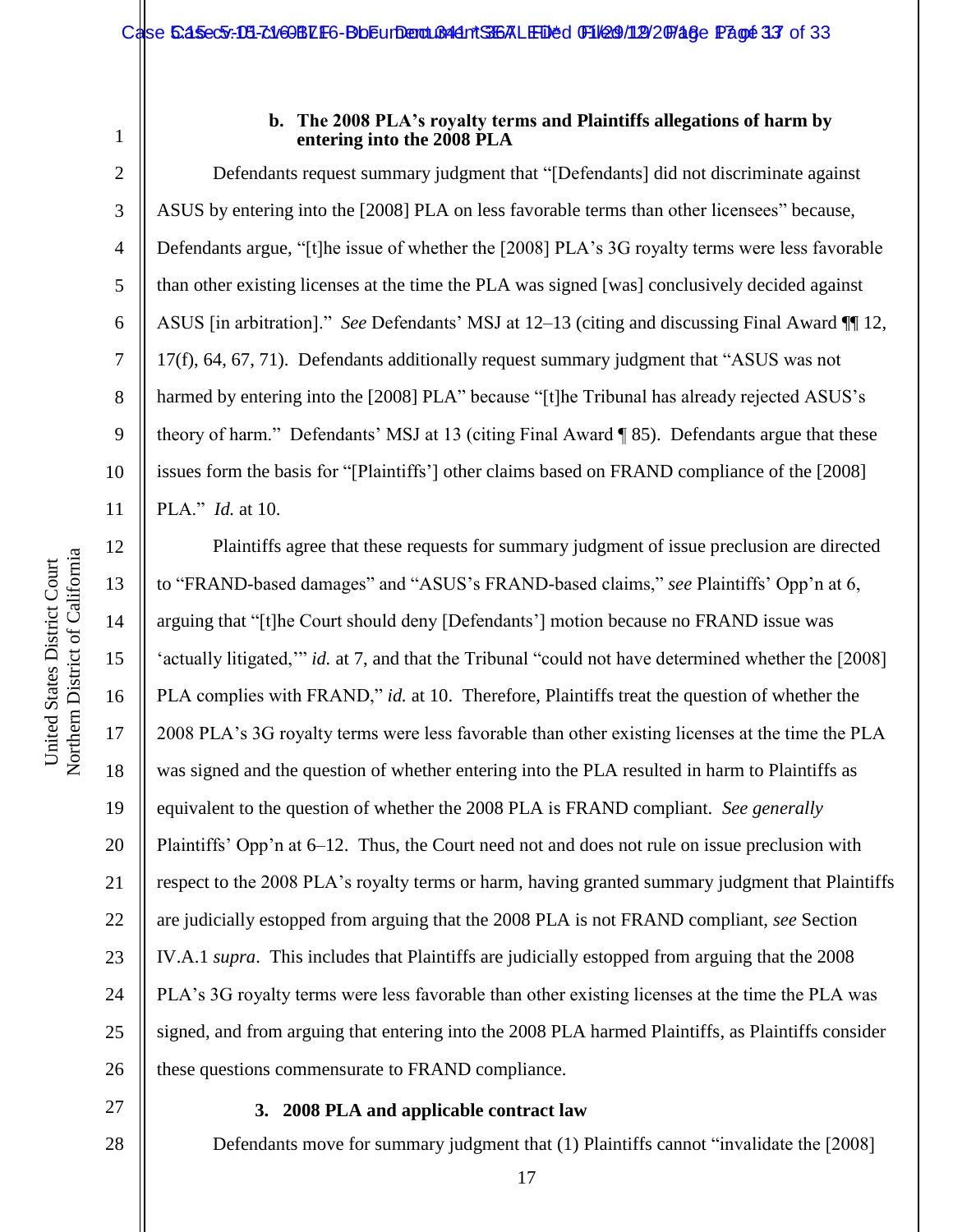PLA [on the theory that] the PLA was non-FRAND when signed"; and (2) that Plaintiffs cannot invalidate the 2008 PLA on the theory that "even if FRAND when signed, the [2008] PLA became non-FRAND thereafter because [Defendants] 'discriminated' against ASUS by later entering into more favorable licenses with third parties." *See* Defendants' MSJ at 14, ECF 233-4.

The former request—that Plaintiffs cannot invalidate the 2008 PLA on the theory it was non-FRAND when signed—falls squarely within the Court's ruling that Plaintiffs are judicially estopped from arguing that the 2008 PLA is not FRAND compliant, *see* Section IV.A.1 *supra*. Indeed, in rebutting Defendants' motion for summary judgment on this point, Plaintiffs state "[we] do[] not contend the [2008 PLA] is somehow incomplete, but that it is evidence of [Defendants'] violation of its FRAND contract." *See* Plaintiffs' Opp'n at 12 –13, ECF 262-45. However, since Plaintiffs are estopped from arguing the 2008 PLA is not FRAND compliant, it cannot be used as evidence of Defendants' supposed violation of its FRAND contract as alleged in Counts I, II, IV, and VIII of the FAC, *see, e.g.*, FAC ¶¶ 79, 89, 104, 124. Thus, the Court need not and does not rule separately on this issue.

The Court will address the latter request—that Plaintiffs cannot invalidate the 2008 PLA on the theory that it became non-FRAND sometime after the parties signed the agreement. Defendants argue that "[t]he ETSI commitment does not impose any subsequent, ongoing obligation that would allow the licensee to demand continual modifications to a concluded agreement every time the licensor enters into a new license, or to engage in constant re-evaluation of whether a license remains 'FRAND.'" Defendants MSJ at 15–16. Plaintiffs counter that

22 23 24 25 and that "[Defendants] ha[ve] explicitly acknowledged that these negotiations are subject to its FRAND obligations," *id.* at 16 (citing to and quoting portions of a July 28, 2016 letter from Defendants to Plaintiff). However, the full quote from the July 28, 2016 letter states:

18

26

27

28

Northern District of California Northern District of California United States District Court United States District Court

1

2

3

4

5

6

7

8

9

10

11

12

13

14

15

16

17

18

19

20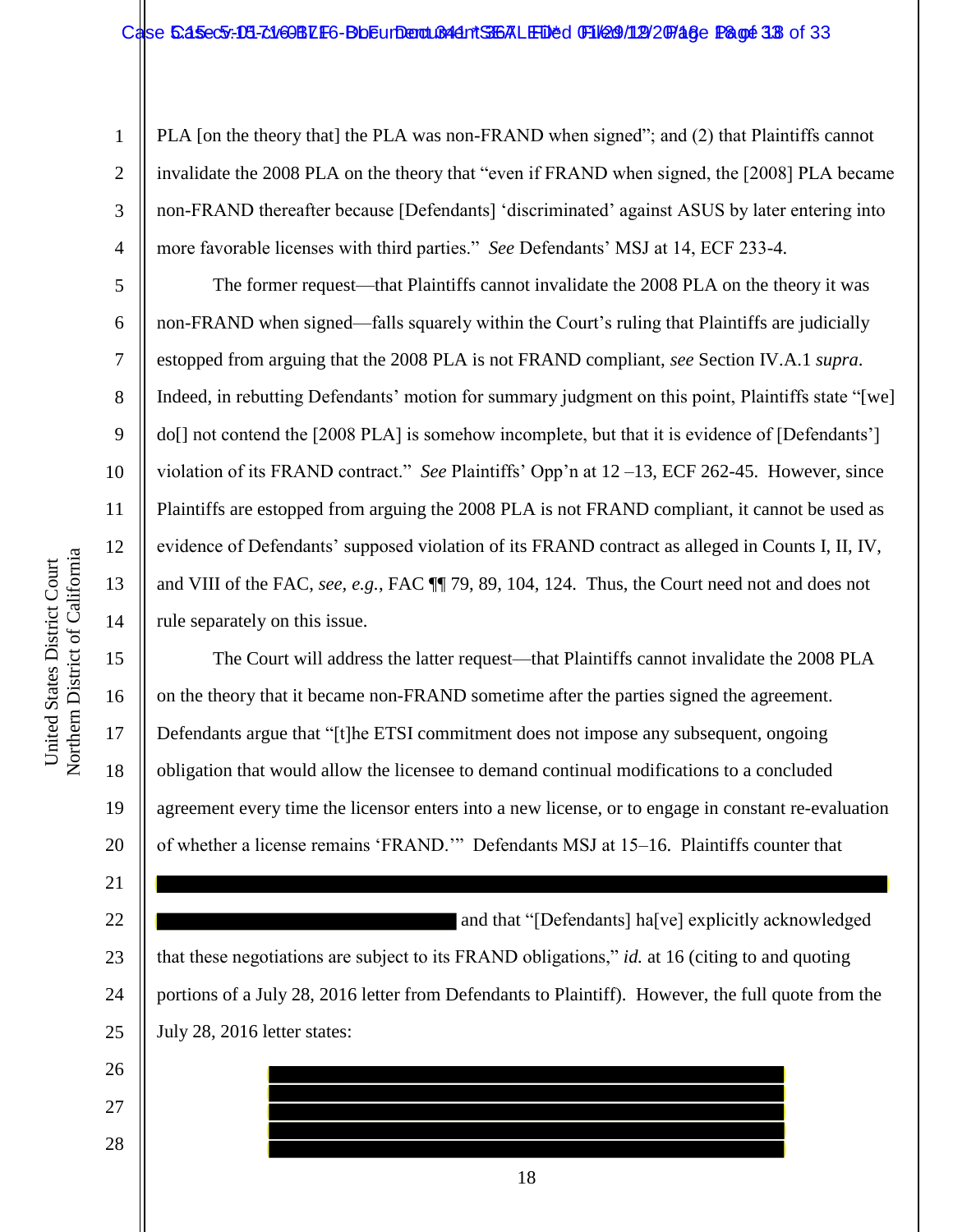1 2

3

4

5

6

7

8

Letter, Ex. 20 to Franzinger Decl., ECF 262-24 (emphasis added). Therefore, Defendants' letter does not show that Defendants agreed that it must re-negotiate previously granted licenses, but instead that Defendants recognized their FRAND obligations would apply to future amendment to an existing PLA (such as the 2008 PLA) to include terms not included in the existing agreement. Thus, the Court is not persuaded by Plaintiffs' suggestion that proposed amendments to the 2008 PLA impose new or different FRAND obligations with respect to terms already set in place.

9 10 11 12 13 14 15 16 17 18 19 20 21 22 23 Moreover, ETSI policy on the matter is clear and does not require re-negotiation of prior licenses. "The 1993 version of ETSI's IPR Policy contained a 'most-favored licensee' provision" that "would have required a licensor to[] promptly notify a licensee of any license granted by it to a third party for the same IPRs" with more favorable terms and allow the licensee to replace its terms accordingly. *See TCL Commc'n Tech. Holdings, Ltd. v. Telefonaktiebolaget LM Ericsson*, 2017 WL 6611635, at \*7–8 (C.D. Cal. Dec. 21, 2017) (internal quotations and citations omitted), *amended and superseded*, 2018 WL 4488286 (C.D. Cal. Sept. 18, 2018). However, "ETSI's members ultimately approved an ETSI IPR Policy that did not require such re-opening and renegotiation of prior licenses." *Id.* at \*8. Furthermore, in the instant case, the parties' experts agree that the "most favored licensee" requirement was omitted from ETSI's IPR Policy of 1994 (which is operative). *See* Huber Expert Report ¶¶ 92–94, Ex. 32 to Wong Decl., ECF 234-6; Bekkers Depo. at 43:3-44:25, Ex. CC to Miller Decl., ECF 233-34; Layne-Farrar Expert Report ¶¶ 381–83, Ex. DD to Miller Decl., ECF 233-35. Accordingly, the Court does not find that ETSI policy imposes any obligation on Defendants to re-open and re-negotiate a patent license agreement that is FRAND compliant at signing.

24 25 26 27 28 Finally, the 2008 PLA does not contain a "most favored licensee" clause, as Plaintiffs admit—"the [2008] PLA does not include an MFL clause." *See* Plaintiffs' Opp'n at 14. The 2008 PLA is governed by Delaware law. *See* 2008 PLA § 6.10, ECF 108-2. Under Delaware law, "[t]he Court should give effect to the mutual intention of the parties at the time the contract is executed . . . . the Court should not view the contract from a position of hindsight." *See Coca-*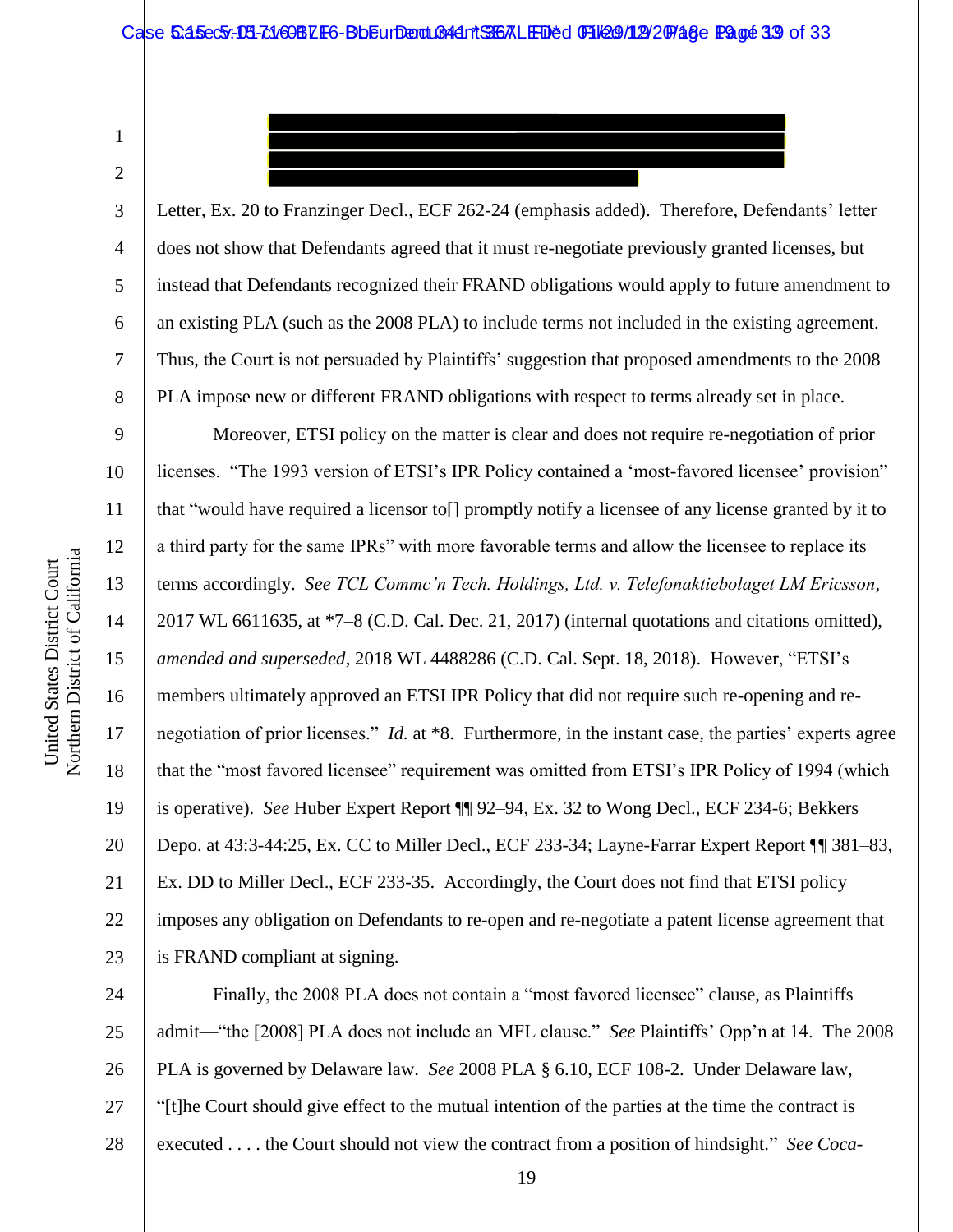1 2 3 4 5 *Cola Bottling v. Coca-Cola Co.*, 769 F. Supp. 599, 616 (D. Del. 1991), *reversed in part on other grounds*, 988 F.2d 386 (3d Cir. 1993). Here, the Court finds it would be contrary to Delaware law to "re-write" the 2008 PLA based on a continuing duty by Defendants to offer better or different terms to Plaintiffs than those already included in the 2008 PLA once future contracts between Defendants and third parties are signed. *Id.*

6 7 In sum, the Court hereby **GRANTS** summary judgment that Plaintiffs cannot invalidate the 2008 PLA on the theory that even if FRAND when signed, the 2008 PLA became non-FRAND thereafter based on Defendants later entering into more favorable licenses with third parties.

#### **4. Genuine issues of material fact preclude summary judgment of Plaintiff's Sherman Act claim.**

Count I of Plaintiffs' FAC alleges "[Defendants] ha[ve] engaged in monopolization, in violation of Section 2 of the Sherman Act." *See* FAC ¶ 8; *see also id.* ¶¶ 71–85. There are three essential elements to a successful claim of monopolization under § 2 of the Sherman Act: "[1] the possession of monopoly power in the relevant market; [2] the willful acquisition or maintenance of that power; and [3] causal 'antitrust' injury." *See California Computer Prods*., *Inc. v. IBM Corp*., 613 F.2d 727, 735 (9th Cir. 1979); *see also U.S. v. Grinnell Corp*., 384 U.S. 563, 570–71 (1966). Defendants move for summary judgment that Plaintiffs' claim for violation of § 2 of the Sherman Act fails as a matter of law. *See* Defendants' MSJ at 18, ECF 233-4. Specifically, Defendants argue that Plaintiffs have (1) failed to identify a distinct relevant market; (2) have submitted no evidence of anticompetitive conduct; and (3) cannot demonstrate injury-in-fact or antitrust injury. *See id.* at 18, 20, 22. Plaintiffs counter there are "legal and evidentiary bases for [Plaintiffs'] antitrust claims" sufficient to overcome Defendants' motion for summary judgment. *See* Plaintiffs' Opp'n at 16, ECF 262-45. In judging evidence at the summary judgment stage, "the Court does not make credibility determinations or weigh conflicting evidence, and is required to draw all inferences in a light most favorable to the nonmoving party." *First Pac. Networks, Inc. v. Atl. Mut. Ins. Co.*, 891 F. Supp. 510, 513–14 (N.D. Cal. 1995). Here, drawing all inferences in the light most favorable to Plaintiffs, the non-moving party, the Court finds summary judgment

8

9

10

11

12

13

14

15

16

17

18

19

20

21

22

23

24

25

26

27

28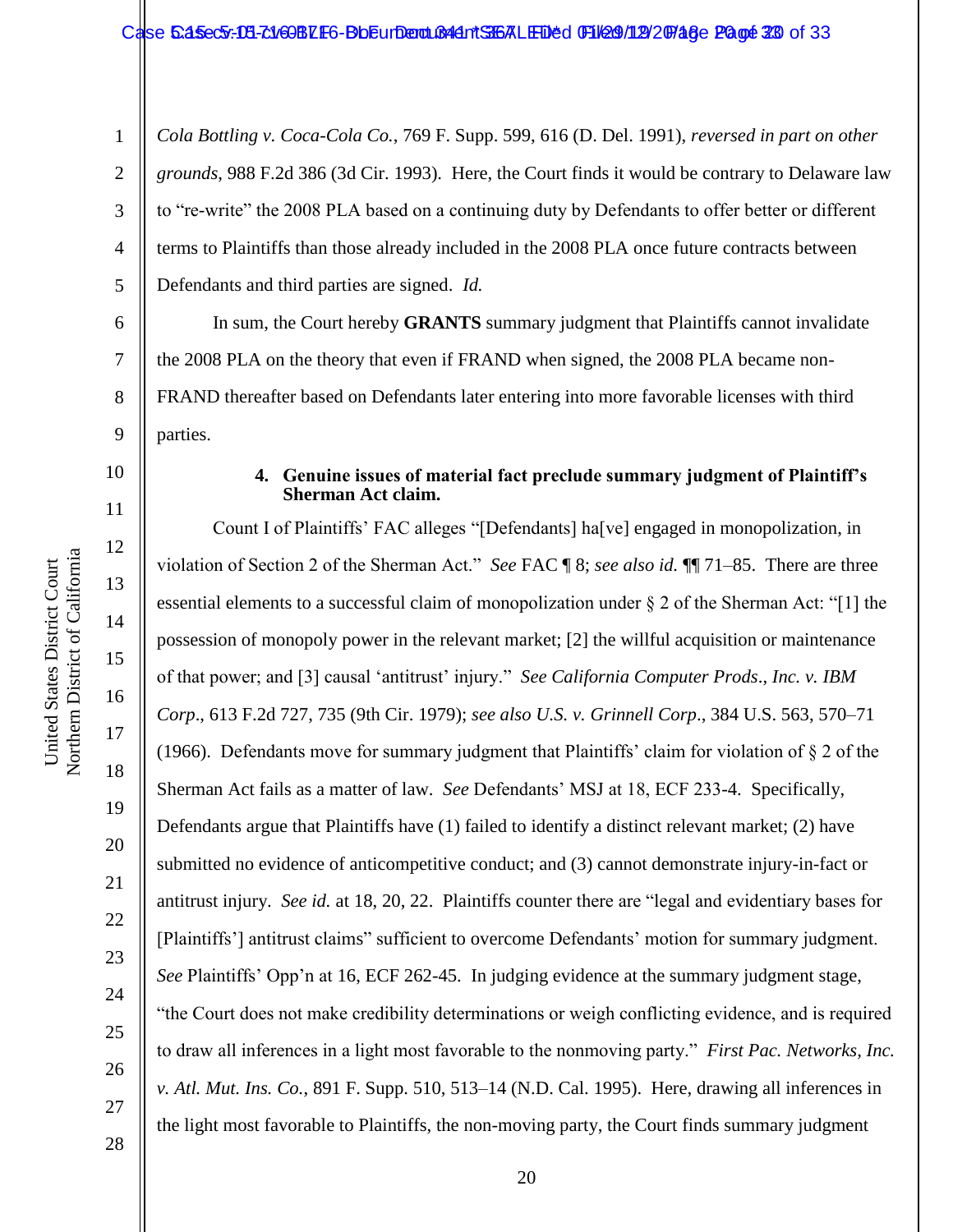1 2 that Plaintiffs' Sherman Act claim fails as a matter of law not warranted. The Court notes that disputed facts discussed herein, or elsewhere, are not to be considered exhaustive.

#### **a. Relevant market**

First, whether Plaintiffs have identified a distinct relevant market is subject to genuine issues of material fact. Defendants argue that because "[Plaintiffs] failed to identify individual patents [but] instead [only] generally referenced lists of patents [Defendants] had disclosed to ETSI . . . . there is no evidence of a distinct relevant market in which to evaluate the existence of monopoly power." *See* Defendants' MSJ at 18–19. However, Plaintiff is not necessarily required to define the relevant market by listing individual patents. *See Apple Inc. v. Samsung Elecs. Co.*, 2012 WL 1672493, at \*5 (N.D. Cal. May 14, 2012) (finding that plaintiff had sufficiently pled the "relevant market" for its antitrust claim by identifying markets for technologies that previously competed to perform functions covered by the purported essential patents and by identifying defendants' declared-essential patents in the relevant standard). The *Apple v. Samsung* court noted, "other courts [] have confirmed that technology markets may serve as 'relevant markets' for Sherman Act claims in the context of essential patents adopted by standard setting organizations." *Id.* at \*5 (discussing *Broadcom Corp. v. Qualcomm Inc.*, 501 F.3d 297 (3d Cir. 2007) and *Hynix Semiconductor Inc. v. Rambus Inc.*, 2008 WL 73689 (N.D. Cal. Jan. 5, 2008)).

18 19 20 21 22 23 24 25 26 27 28 In the instant case, the Court's view is no different, and Plaintiffs point to economic analysis of "the effect of InterDigital's actions on [] Cellular Technology Markets." *See* Scott Morton Decl. ¶ 8, Ex. X to Franzinger Decl., ECF 318-33 (citing Scott Morton Expert Report ¶ 28–31, ECF 276-8). Dr. Scott Morton defines "Cellular Technology Markets" to include "technologies covered by patents incorporated into the 2G, 3G, and 4G cellular standards by SSOs, together with all other technologies that SSOs could have used in alternative cellular standards to perform the same or reasonably interchangeable functionalities." *Id.* ¶ 11; *see also id.* ¶¶ 9–10 (discussing differences between 1G, 2G, 3G, and 4G technologies). Dr. Scott Morton also states "[e]ach of the functionalities included in the standard that required the selection of a particular technology is an individual Cellular Technology Market." *Id.* ¶ 11. Defendants vigorously dispute Plaintiffs' basis for showing a valid relevant market on grounds that Plaintiffs

3

4

5

6

7

8

9

10

11

12

13

14

15

16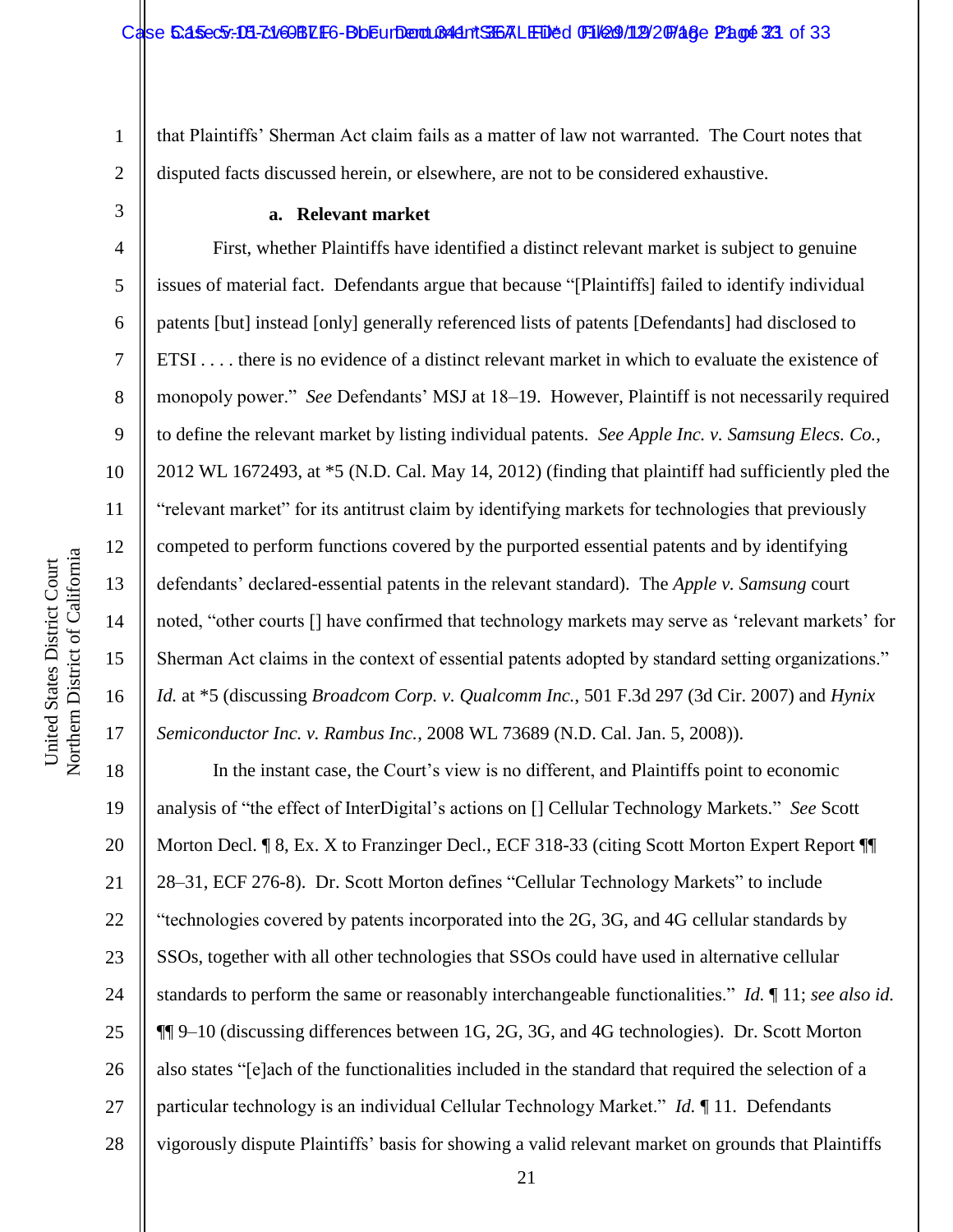Northern District of California Northern District of California United States District Court United States District Court

7

1 2 3 4 5 6 have not demonstrated a genuine issue of material fact and that the Scott Morton declaration is "vague[] [and] conclusory." *See* Defendants' Reply at 11–12, ECF 290-4. However, although potentially flawed, the Court finds that a reasonable trier of fact could accept Plaintiffs' explanation of the cellular markets as the relevant markets, and thus a genuine dispute of material fact exists as to whether the identified "Cellular Technology Markets" define a relevant market, *see* C*orales v. Bennett*, 567 F.3d 554, 562 (9th Cir. 2009).

#### **b. Anticompetitive conduct**

8 9 10 11 12 13 14 15 16 17 18 19 20 21 22 Second, Plaintiffs argue there is evidence of "[Defendants'] anticompetitive conduct," *see* Plaintiffs' Opp'n at 19–22, contrary to Defendants' argument that no such evidence exists, *see*  Defendants' MSJ at 20–22. "To safeguard the incentive to innovate, the possession of monopoly power will not be found unlawful unless it is accompanied by an element of anticompetitive *conduct*." *Verizon v. Trinko*, 540 U.S. 398, 407 (2004) (emphasis in original). Plaintiffs argue "there is no question here that there is at least a triable issue as to each and every element of a *Broadcom* false FRAND claim." Plaintiffs' Opp'n at 20. In *Broadcom*, the Third Circuit held that "(1) in a consensus-oriented private standard-setting environment, (2) a patent holder's intentionally false promise to license essential proprietary technology on FRAND terms, (3) coupled with an  $SDO^{[4]}$ 's reliance on that promise when including the technology in a standard, and (4) the patent holder's subsequent breach of that promise, is actionable anticompetitive conduct." *Broadcom Corp. v. Qualcomm Inc.*, 507 F.3d 297, 314 (3d Cir. 2007); *see also Apple Inc. v. Samsung Elecs. Co.*, 2011 WL 4948567, at \*4 (N.D. Cal. Oct. 18, 2011) ("[I]ntentionally false promises to SSOs regarding licenses with FRAND terms can give rise to actionable claims under Section 2 of the Sherman Act.").

23 24 25 Here, for example, Plaintiffs offer evidence that Defendants made declarations of 4G essential patents to ETSI on November 30, 2012, and November 26, 2013, *see* Exs. 31–34 to Plaintiffs' Opp'n, ECF 261-31 to ECF 261-34,

26 27

28

 $\overline{a}$ 

<sup>4</sup> Standards-determining organization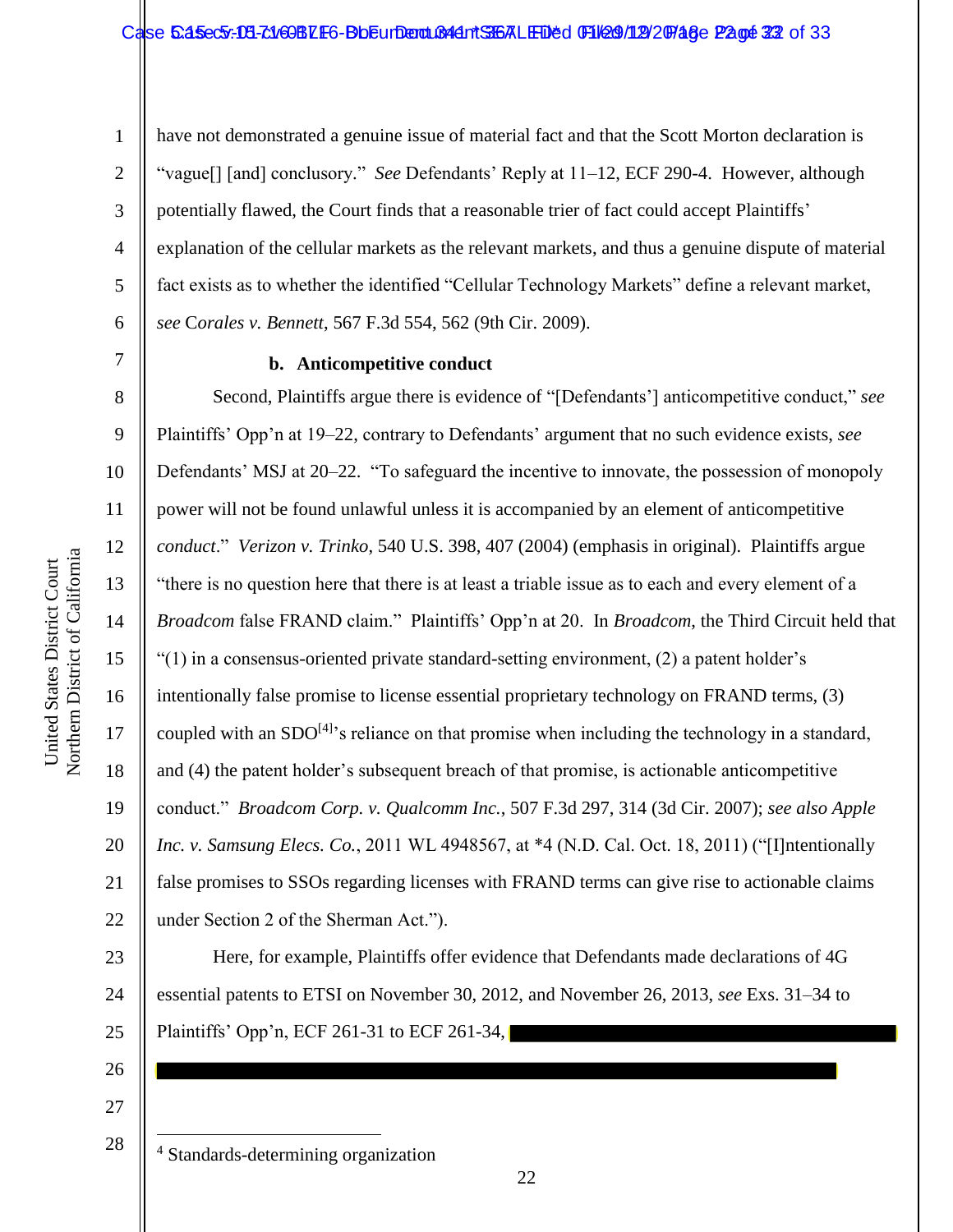| ۱. |
|----|
| ۲, |

4

5

6

7

11

12

13

14

15

16

17

18

19

20

21

22

23

24

25

1

While a close call, the Court finds that a reasonable trier of fact could infer from this evidence that Defendants never intended to abide by their FRAND obligations

8 9 10 Accordingly, a genuine dispute of material fact exists as to whether Defendants made "[i]ntentionally false promises to [ETSI] regarding licenses with FRAND terms." S*ee Apple v. Samsung*, 2011 WL 4948567, at \*4.

## **c. Injury**

Third, genuine issues of material fact exist with respect to injury. An antitrust plaintiff must demonstrate both injury-in-fact and antitrust injury. *In re Online DVD-Rental Antitrust Litigation*, 779 F.3d 914, 922 (9th Cir. 2015). Injury-in-fact is established "when [the antitrust plaintiff] has suffered an injury which bears a causal connection to the alleged antitrust violation." *Id.* (internal quotation and citation omitted). Antitrust injury is "injury of the type the antitrust laws were intended to prevent that [] flows from that which makes defendants' acts unlawful." *Id.* (internal quotation and citation omitted). Therefore, an antitrust plaintiff "must demonstrate injury to competition in the market as a whole, not merely injury to itself as a competitor." *Gorlick Distribution Centers, LLC v. Car Sound Exhaust Sys., Inc.*, 723 F.3d 1019, 1024–25 (9th Cir. 2013). Plaintiffs assert, for example, actual injury by way of "threatened loss or damage by a violation of the antitrust laws" under 15 U.S.C.  $\S 26^5$  based on "[Defendants] actions [that] threaten to force [Plaintiffs] to pay excessive, non-FRAND royalties" for 4G standard essential patent licenses. *See* Plaintiffs' Opp'n at 22–23. A factual dispute exists as to whether Defendants' offers for 4G are FRAND. *See, e.g.*, Putnam Decl. ¶¶ 49–50, Ex. II to Miller Decl.,

26 27

 $\overline{a}$ 

<sup>28</sup>  $<sup>5</sup>$  The Court need not and does not rule on whether injunctive relief is the only form of relief</sup> available under Plaintiffs' antitrust claim; Defendants request summary judgment that Plaintiffs' antitrust claim fails as a matter of law.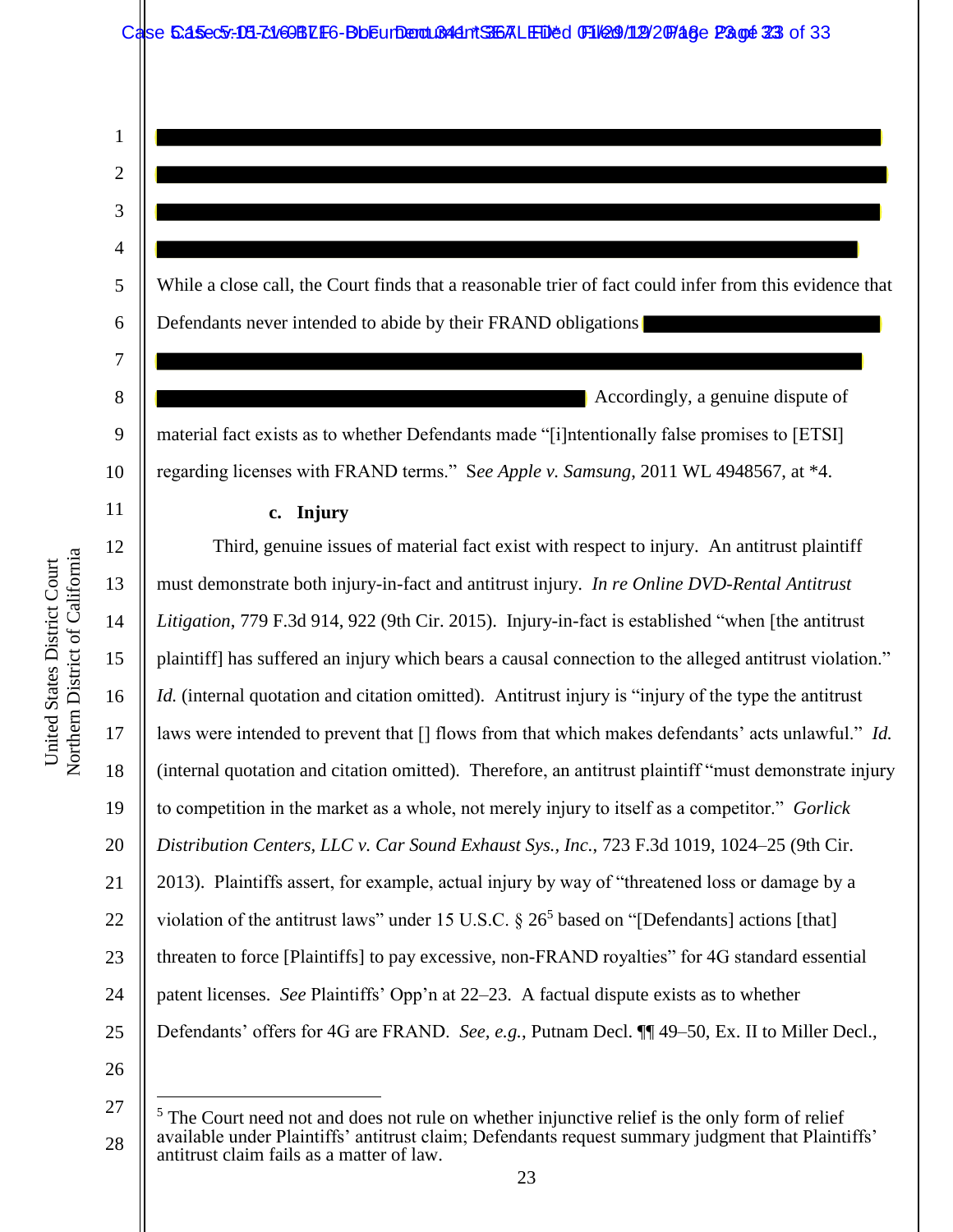ECF 258-51. Moreover, Plaintiffs argue they have suffered injury because "the incorporation of [Defendants'] patents into a standard eliminates the alternative of not standardizing the feature at all." *See* Plaintiff's Opp'n at 23. Indeed, "[a] standard, by definition, eliminates alternative technologies." *Broadcom*, 501 F.3d at 314. "When a patented technology is incorporated in a standard, adoption of the standard eliminates alternatives to the patented technology." *Id.*

Thus, a reasonable trier of fact could find injury to Plaintiffs based on the choice between licensing Defendants' standard essential 4G patents on (allegedly) non-FRAND terms or effectively being cut off from the technology. With respect to antitrust injury, similar logic applies—drawing all reasonable inferences for Plaintiffs, the non-moving party, the market as a whole has been precluded from practicing alternative technologies due to Defendants' allegedly anticompetitive conduct. *See* Scott Morton Expert Report ¶ 72, Ex. C to Reed Decl., ECF 276-8 ("Once the SSO has established a standard, a SEP-holder may be able to use its market power to engage in 'hold-up' by demanding excessive royalties for the use of its SEPs because once a standard is set, implementers cannot easily switch to an alternative technology."); *see also id.* ¶¶ 73–76, 226.

In sum, Plaintiffs have raised genuine issues of material fact concerning the relevant market, Defendants' allegedly anticompetitive conduct, and injury. Accordingly, the Court hereby **DENIES** Defendants' motion for summary judgment that Plaintiff's Sherman Act claim fails as a matter of law.

## **5. Plaintiffs' promissory estoppel claim**

21 22 23 24 25 26 27 28 Count V of Plaintiffs' FAC alleges that "[InterDigital] is estopped from reneging on ['promises to potential licensees through its commitments to ETSI and IEEE that it would license declared essential patents under reasonable rates, with reasonable terms, and on a nondiscriminatory basis'] . . . under the doctrine of promissory estoppel." *See* FAC  $\P$  110, 113. Defendants move for summary judgment that Count V fails as a matter of law because "[u]nder French law, promissory estoppel is not a valid cause of action." *See* Defendants' MSJ at 24, ECF 233-4. Plaintiffs counter that "[Defendants'] [m]otion presents no choice of law analysis suggesting French law would apply . . . and [e]ven if it did apply, French law does in fact have

1

2

3

4

5

6

7

8

9

10

11

12

13

14

15

16

17

18

19

20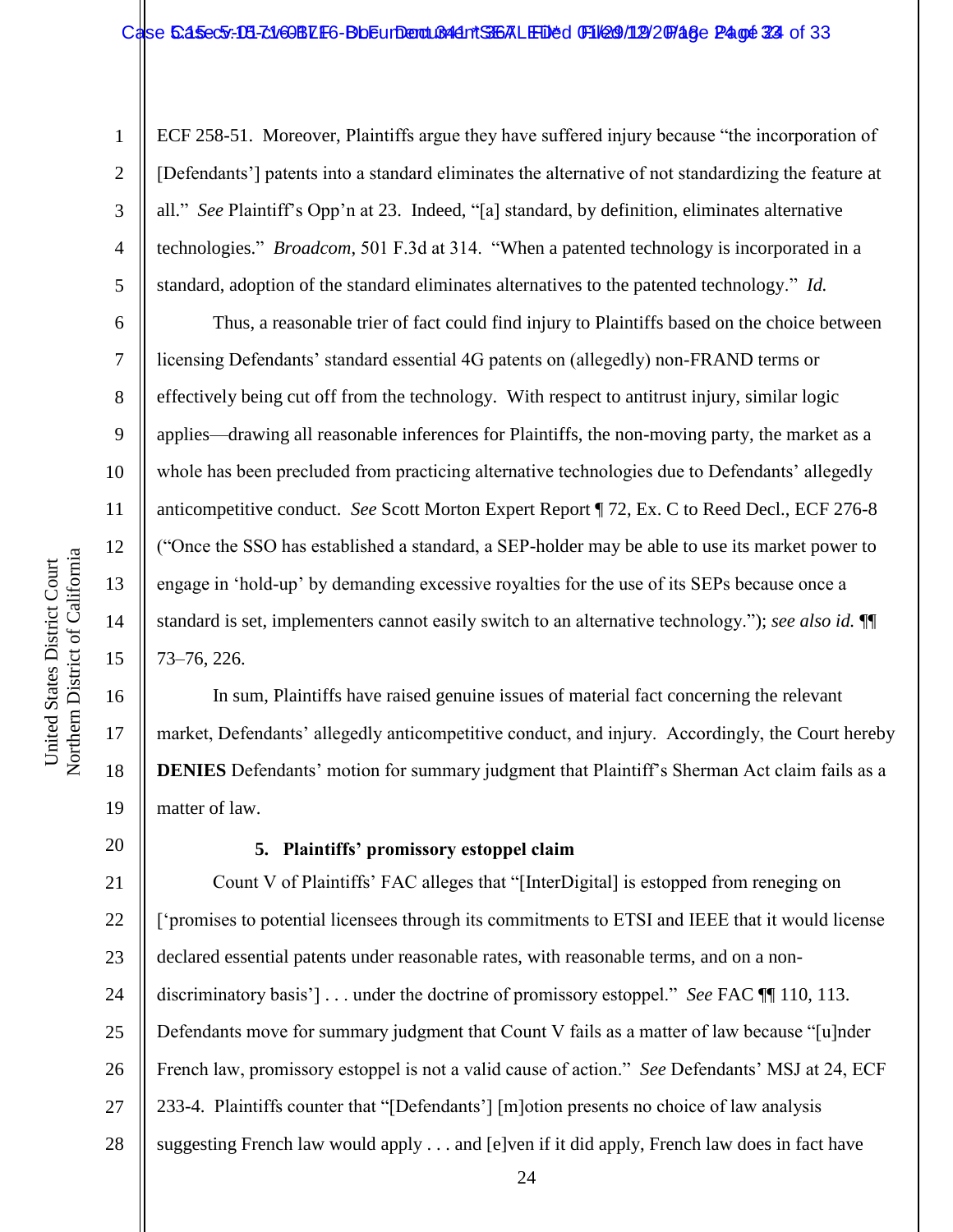concepts equivalent to promissory estoppel." *See* Plaintiffs' Opp'n at 24, ECF 262-45. The Court agrees with Defendants.

First, Count V of Plaintiffs' FAC concerns "[Defendants'] commitments to ETSI," *see* FAC ¶ 110, and "ETSI is a not-for-profit association under French law," *see TCL Commc'n Tech. Holdings, Ltd. v. Telefonaktiebolaget LM Ericsson*, 2017 WL 6611635, at \*5 (C.D. Cal. Dec. 21, 2017) (applying French law to ETSI licensing dispute), *amended and superseded*, 2018 WL 4488286 (C.D. Cal. Sept. 18, 2018). In addition, ETSI's Intellectual Property Rights ("IPR") licensing declarations state "[t]he construction, validity and performance of this IPR information statement and licensing declaration shall be governed by the laws of France." *See* ETSI Directives (ETSI Rules of Procedure) at 44, Ex. 20 to Defendants' MSJ, ECF 234-4. Moreover, the ETSI IPR Policy "shall be governed by the laws of France." *Id.* at 40. Thus French law applies to Defendants' purported "promises to potential licensees [ASUS] through its commitments to ETSI." *See* FAC ¶ 110.

16 Second, "French law does not recognize a substantive claim for promissory estoppel." *Apple Inc. v. Samsung Elecs. Co., Ltd.*, 2012 WL 1672493, at \*15 (N.D. Cal. May 14, 2012). The court in *Apple v. Samsung* conducted its "own independent review of French law" and agreed with parallel analysis that under French law "estoppel is a very narrow concept that has been applied to prevent parties from contradicting themselves in procedural matters in the same case," and disagreed that French law would recognize promissory estoppel "with regard to substantive issues." *See id.* Here, Plaintiffs' promissory estoppel claim is substantive, and thus not recognized under French law. *Id.* Plaintiffs argue that French law contains "concepts equivalent to promissory estoppel," s*ee* Plaintiffs' Opp'n at 24; however, the Court notes that Plaintiffs do not actually discuss any French law "equivalent" concepts to promissory estoppel in their brief, but instead point to a declaration, *see* Munck Decl. ¶¶ 10–15, ECF 261-42. In any event, the declaration does not contain anything by way of binding or persuasive authority.

26 27 Accordingly, the Court hereby **GRANTS** summary judgment that Plaintiffs' promissory estoppel claim fails as a matter of law.

1

2

3

4

5

6

7

8

9

10

11

12

13

14

15

17

18

19

20

21

22

23

24

25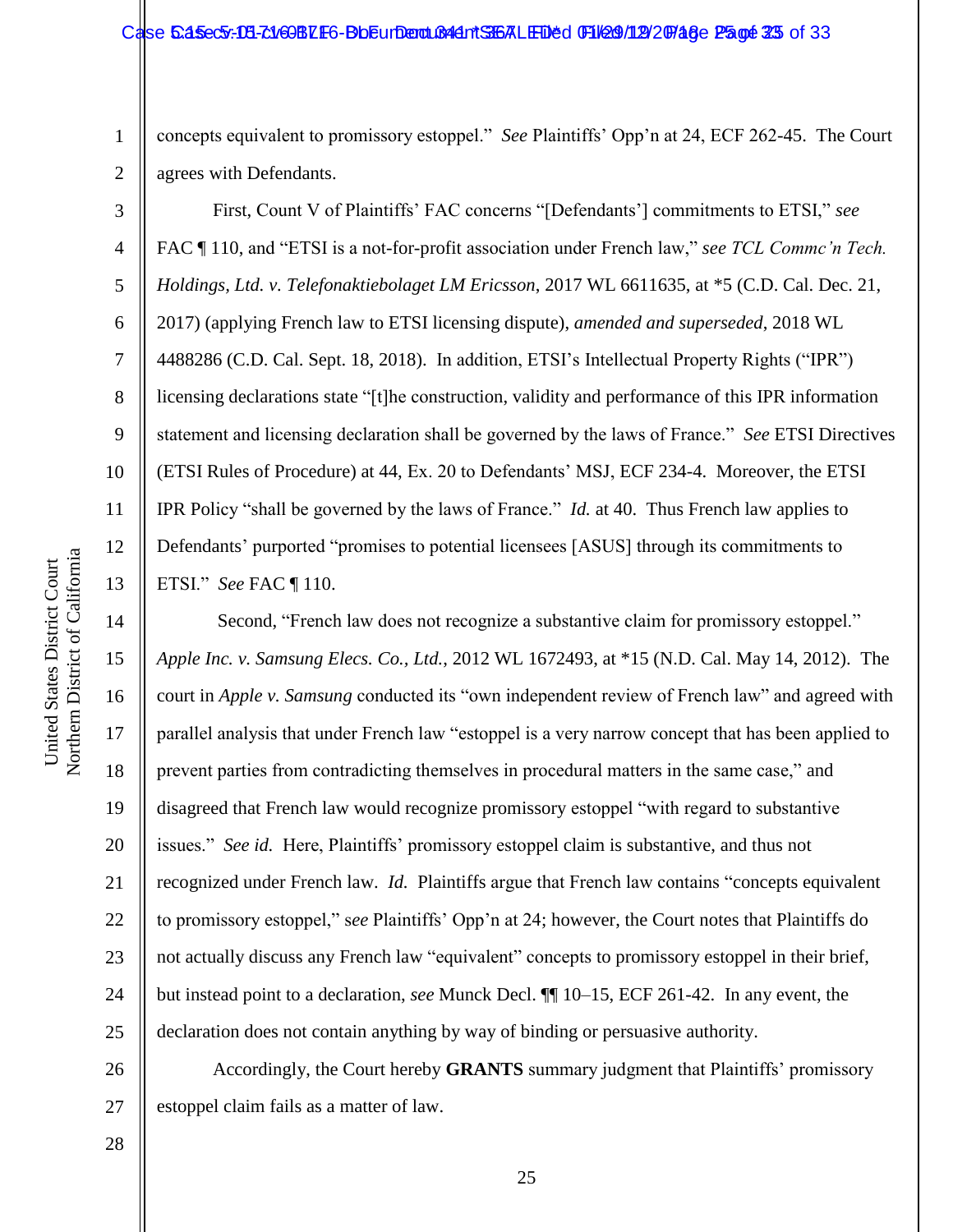# Northern District of California Northern District of California United States District Court

1

2

3

4

5

6

7

8

9

10

11

12

13

14

15

United States District Court

16

17

18

27

28

#### **6. Plaintiffs' UCL claim**

Defendants move for summary judgment that Plaintiffs' UCL claim (Count II of Plaintiffs' FAC) fails "because there is no evidence of conduct in California, and the UCL has no extraterritorial effect." *See* Defendants' MSJ at 25, ECF 233-4. Plaintiffs counter that analysis of § 17200's extraterritorial effect focuses on "where the harm" occurred and that "[Defendants'] relevant acts . . . have been directed against plaintiff ASUS Computer International, which is based in Fremont, California." *See* Plaintiffs' Opp'n at 25, ECF 262-45. The Court agrees with Defendants.

As stated by the California Supreme Court, "[n]either the language of the UCL nor its legislative history provides any basis for concluding the Legislature intended the UCL to operate extraterritorially. Accordingly, the presumption against extraterritoriality applies to the UCL in full force." *Sullivan v. Oracle Corp*., 51 Cal. 4th 1191, 1207 (2011), *aff'd*, *Sullivan v. Oracle Corp.*, 662 F.3d 1265 (9th Cir. 2011). To determine whether the extraterritorial bar applies, "[t]he proper inquiry [] focuses on *where* the conduct occurred." *See Sajfr v. BBG Commc'ns, Inc*., 2012 WL 398991, at \*4 (S.D. Cal. Jan 10, 2012) (emphasis in original) (holding that the presumption against extraterritoriality barred plaintiffs' claims where the alleged conduct giving rise to liability occurred abroad). Moreover, where the "conduct that forms the basis of [the] complaint [] has no connection to California . . . . [t]he fact that [the] [p]laintiffs are California residents does not change th[e] conclusion" that the extraterritorial bar applies. *See id.*

Here, Plaintiffs allege that Defendants' acts of "negotiating to obtain and entering into the 2008 PLA and continuously charging ASUS royalty rates inconsistent with IDC's FRAND commitments; [] inducing ASUS to enter the 2008 PLA based on false statements . . . and [] refusing to offer licenses complaint with FRAND commitments" constitute "unfair business acts or practices" under the UCL. *See* FAC ¶¶ 87, 90, ECF 108-6. However, Plaintiffs offer no evidence that Defendants' alleged conduct underlying Plaintiffs' UCL claim took place in California. InterDigital's headquarters were in Pennsylvania prior to 2012 and thereafter in Delaware. McElvaine Decl. ¶ 3, ECF 234-8. Plaintiffs merely point to a scheduled meeting in this District between the parties "to discuss revising the 2008 PLA and [Defendants'] proposed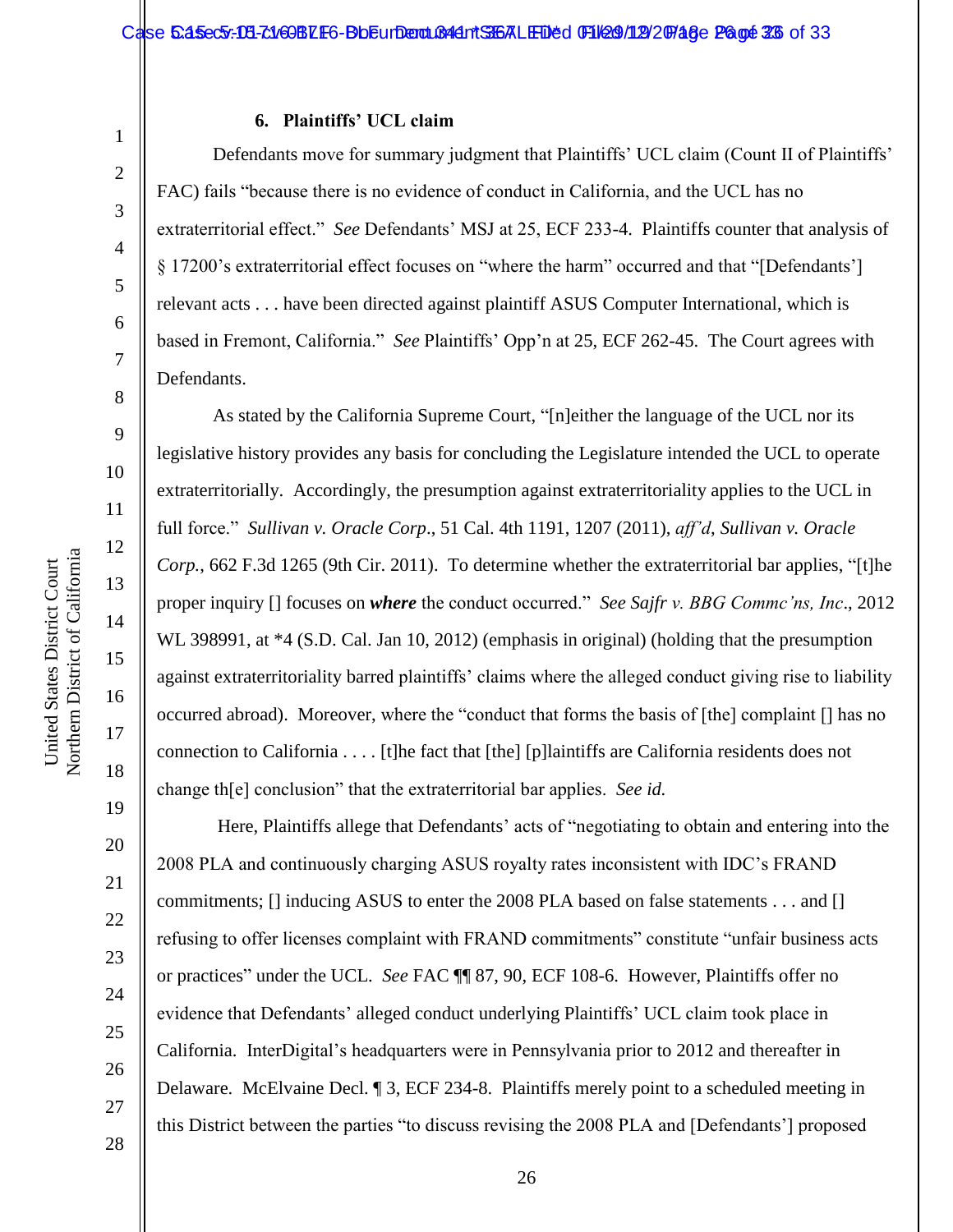#### Case 5:45ec5:-08-71469BLF6-BbEurDend Condent SHSALED ed 01/209/12/20748e Page 23 of 33

1 2 3 4 amendment to [the 2008 PLA]" but admit that the meeting did not occur because "[Defendants] canceled the meeting." *See* FAC ¶ 28; Plaintiffs' Opp'n at 25. A meeting that never occurred is insufficient to overcome the UCL's presumption against extraterritoriality. *See Sullivan*, 51 Cal. 4th at 1207.

Plaintiffs also allege that Defendants' "relevant acts, including the denial of FRAND licenses and the collection of non-FRAND royalties, have been directed against plaintiff ASUS Computer International, which is based in Fremont, California." *See* Plaintiffs' Opp'n at 25. However, ASUS Computer International is *not* party to the 2008 PLA, but only ASUSTek Computer Inc. *See* 2008 PLA, Ex. A. to Rauscher Decl., ECF 108-2. Moreover, Plaintiffs have not offered evidence that ASUS Computer International participated in ongoing negotiations over 4G licenses. Instead, the evidence shows that the ongoing patent license discussions were between "InterDigital Group and Asustek Incorporated (sic)." *See* Ex. X to Weinberg Decl., ECF 230-31. In addition, with respect to the 2008 PLA, "the UCL cannot be used to rewrite [Plaintiffs'] contracts or to determine whether the terms of their contracts are fair." *Spiegler v. Home Depot U.S.A., Inc*., 552 F. Supp. 2d 1036, 1046 (C.D. Cal. 2008).

16 20 22 23 24 Finally, Plaintiffs assert that "ASUS has suffered increased costs, hindering its ability to compete on price for its sales of 2G, 3G, and 4G devices in California" and argue that this alleged harm overcomes the extraterritorial bar. *See* Plaintiff's Opp'n at 25. In support of this argument, Plaintiffs offer deposition testimony of Marvin Hsu, Associate Vice President of ASUSTek. *See*  Hsu Depo. at 54:13-16, 68:20-69:9, 69:21-70:10, 107:7-16, Ex. W to Franzinger Decl., ECF 262- 27. The Court is unpersuaded by Plaintiffs' argument. The Court has reviewed the cited portions of the Hsu deposition and finds no mention of ASUS Computer International or any sales or other activity in California by ASUSTek Computer Inc. or any of its subsidiaries. Moreover, to the extent Plaintiffs' theory of harm in California depends on the cost of royalties passed on to customers, the UCL cannot be used to rewrite the 2008 PLA, as previously discussed.

26 27 28 In sum, Plaintiffs have simply presented no evidence that Defendants' alleged conduct occurred in California, or that ASUS's California subsidiary had any involvement with Defendants, or that Defendants suffered harm in California due to Defendants' alleged conduct.

5

6

7

8

9

10

11

12

13

14

15

17

18

19

21

25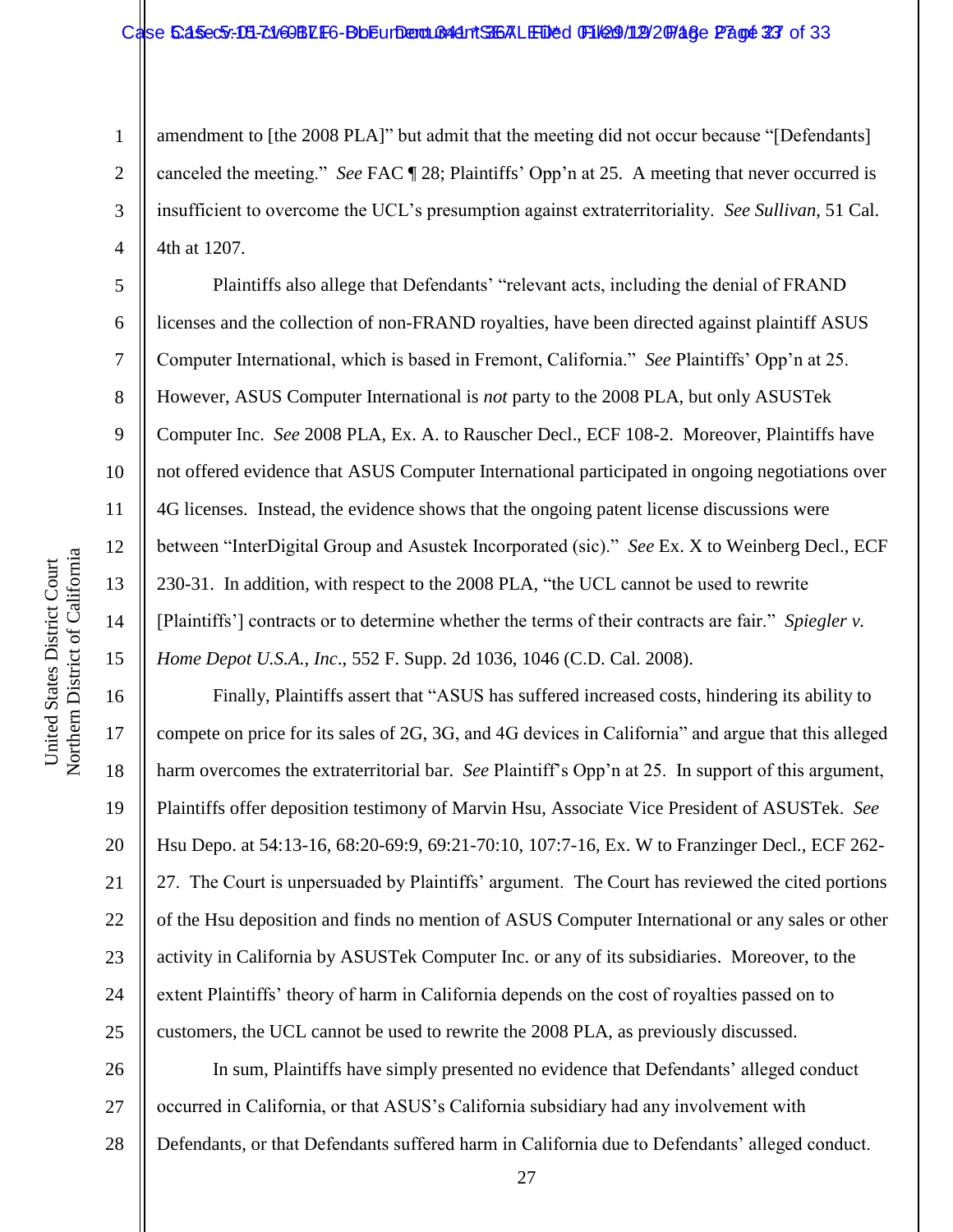4 5 Therefore, Plaintiffs have not demonstrated unlawful conduct by Defendants in California that would overcome the UCL's "presumption against extraterritoriality." *See Sullivan*, 51 Cal. 4th at 1207. That Plaintiff ASUS Computer International is a California resident does not, without more, change the outcome. *See Sajfr*, 2012 WL 398991, at \*4. Accordingly, the Court hereby **GRANTS** summary judgment that the UCL's extraterritorial bar applies to Plaintiffs' UCL claim.

6

7

8

9

10

11

12

13

14

15

16

17

18

19

20

21

1

2

3

# **B. Plaintiffs' Motion for Summary Judgment (ECF 231)**

Plaintiffs move for summary judgment on Count III of the FAC—that in ongoing negotiations between the parties Defendants breached their contractual obligations to license their standard-essential patents on FRAND terms by engaging in discriminatory licensing practices. *See* Plaintiffs' MSJ at 1, ECF 230-4; FAC ¶¶ 93–99, ECF 108-6. Count III does not directly concern the parties' 2008 PLA, but instead that "[Defendants] breached [their] contracts with ASUS [as joint ETSI members] by refusing to offer licenses to [Defendants'] identified patents under reasonable rates, with reasonable terms, and on an non-discriminatory basis." *See* FAC ¶ 97. Plaintiffs assert that "[t]he undisputed facts establish that [Defendants] provide[] certain [ETSI] licensees with

Plaintiffs' MSJ at 1.

Plaintiffs' motion has three prongs. First, that "[Defendants'] FRAND commitment to ETSI is contractually binding" and that Defendants are therefore required "to provide similarly situated companies with similar licensing terms and conditions." *Id.* at 8, 10. Second, that "[Defendants'] licensing practices discriminate against ASUS by denying it the rates similarly situated companies obtain through

| 22 | and that                                                                               |
|----|----------------------------------------------------------------------------------------|
| 23 | Third, that even if                                                                    |
| 24 |                                                                                        |
| 25 | <i>Id.</i> at 22, 25.                                                                  |
| 26 | Among other arguments, Defendants counter that Count III "is highly fact intensive and |
| 27 |                                                                                        |
| 28 |                                                                                        |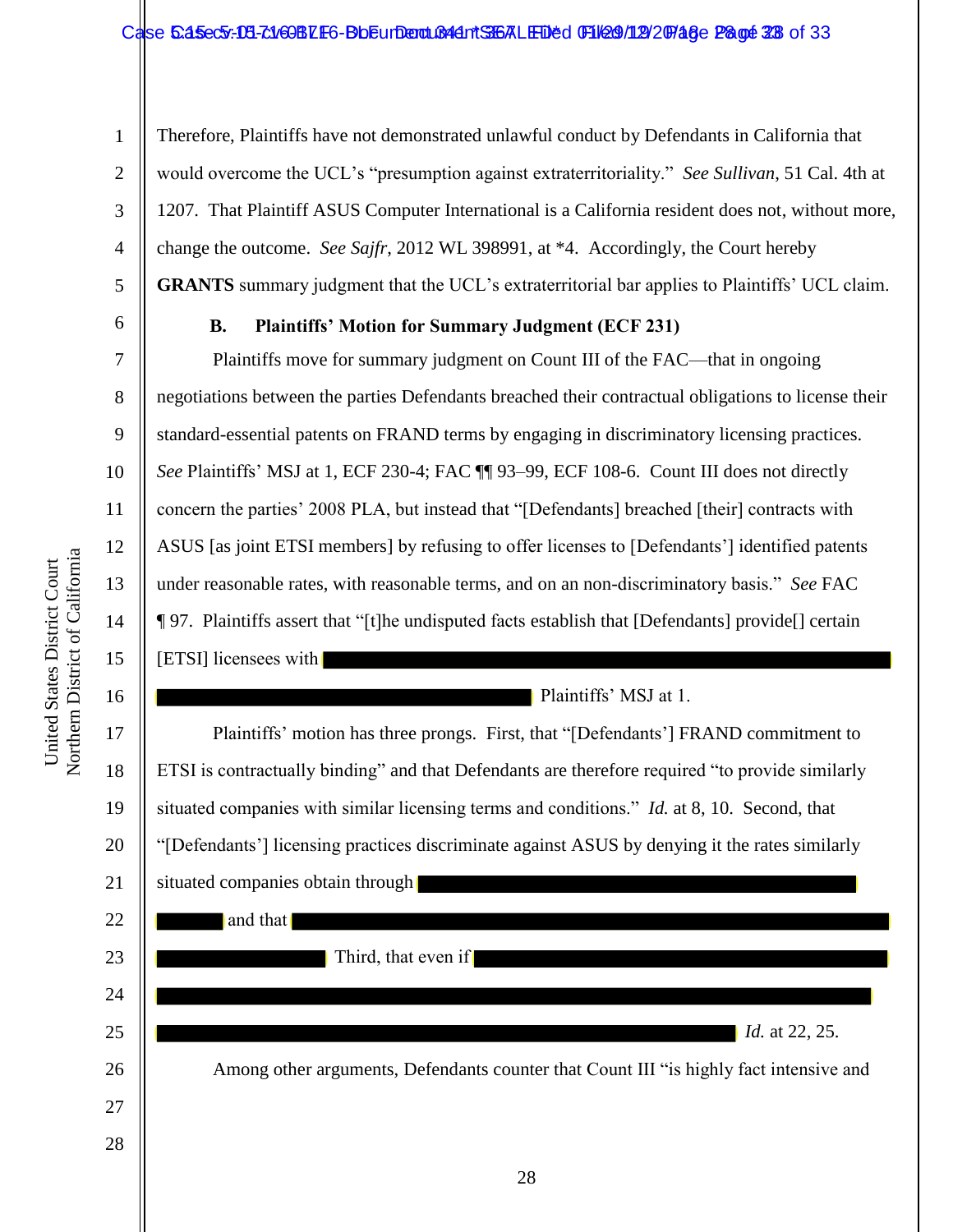## Case 5:45ec5: DB-7:160BLF6-BbEurDent Condent ST6ALEDed 01/209/129/20748e Page 23 of 33

1 2 3 4 5 heavily disputed" and that factual issues precluding summary judgment include<sup>6</sup> "[w]hether ASUS is similarly situated to other licensees like Samsung" and "whether ASUS's license comparison methodology is economically justifiable." *See* Defendants' Opp'n at 1, ECF 258-4. Defendants' also contend that "the ETSI FRAND commitment . . . has been applied on a case-by-case basis depending on the individual circumstances of each case" and that

The Court is not persuaded by Plaintiffs' argument that summary judgment on Count III of the FAC is warranted. Even assuming *arguendo* that the first prong of Plaintiffs' argument—that Defendants are required to provide similarly situated companies with similar licensing terms and conditions—is ironclad, the Court finds numerous genuine issues of material fact as discussed below that preclude summary judgment. Moreover, to the extent Plaintiffs' premise their motion on *TCL Commc'n Tech. Holdings, Ltd. v. Telefonaktiebolaget LM Ericsson*, 2017 WL 6611635 (C.D. Cal. Dec. 21, 2017), *amended and superseded*, 2018 WL 4488286 (C.D. Cal. Sept. 18, 2018), *TCL* is not binding on this Court and is not settled law considering its pending appeal before the Federal Circuit. Plaintiffs' motion for summary judgment is **DENIED**. The Court discusses (1) examples of disputed issues of material fact precluding summary judgment for Plaintiffs and (2) the *TCL* case.

# 18

6

7

8

9

10

11

12

13

14

15

16

17

22

23

24

25

26

27

28

## **1. Genuine issues of material fact.**

19 20 21 The Court first addresses factual issues. The genuine issues of material fact discussed are examples and are not to be considered comprehensive. Plaintiffs argue under their second prong that ASUS is "similarly situated" to other companies such as

 Plaintiffs argue under their third prong that Defendants provide Defendants counter that both inquires present genuine issue of material fact. *See* Defendants' Opp'n at 1. The Court agrees with Defendants.  $\overline{a}$  $6$  For example only, and not as a comprehensive list of the genuine issues of material raised by Defendants or found by the Court.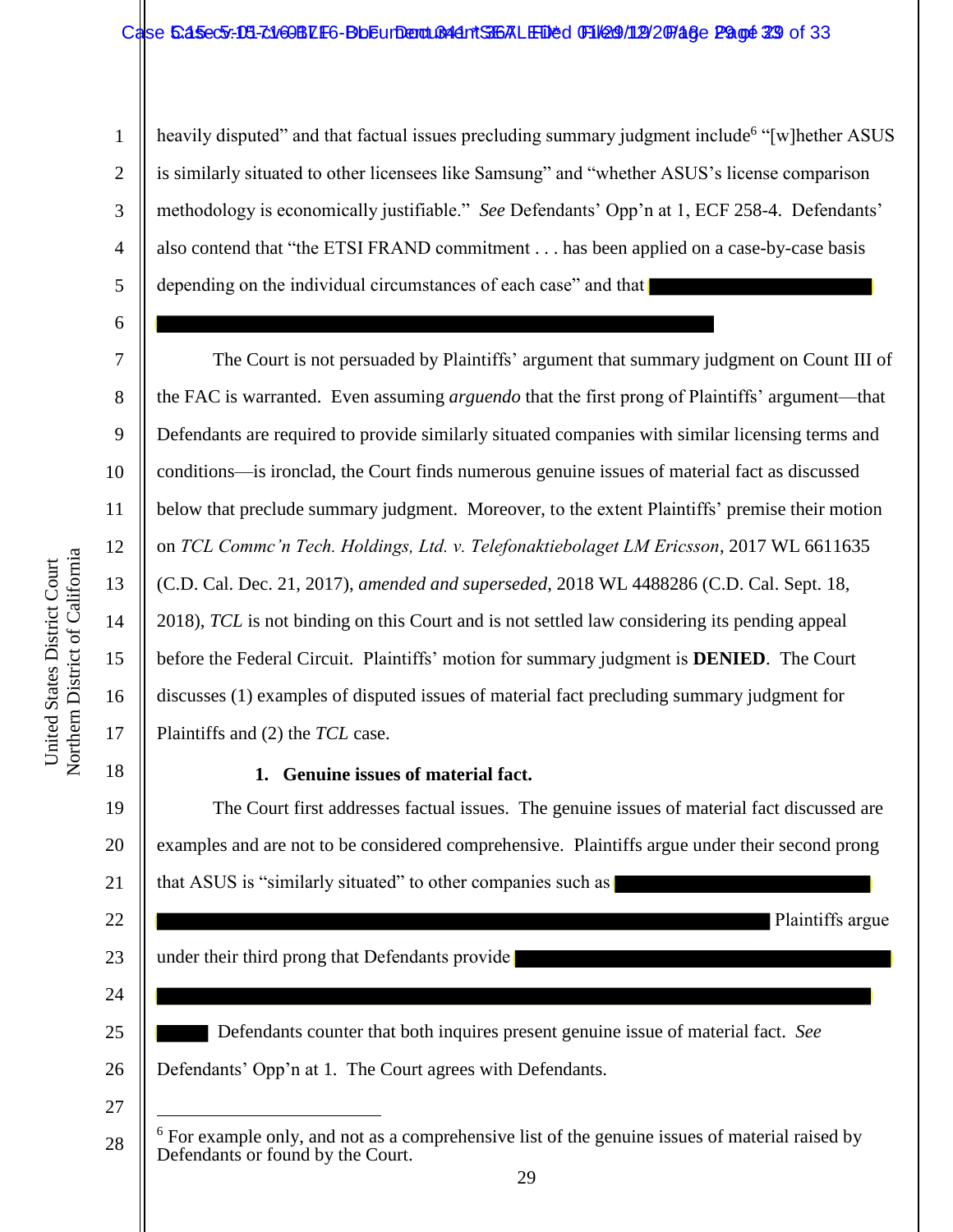## Case 5:45ec5:18-c1/69BLF6-BbEurDent Badd Tt ST6ALED&d File 9/19/2074 & Page 30 of 33

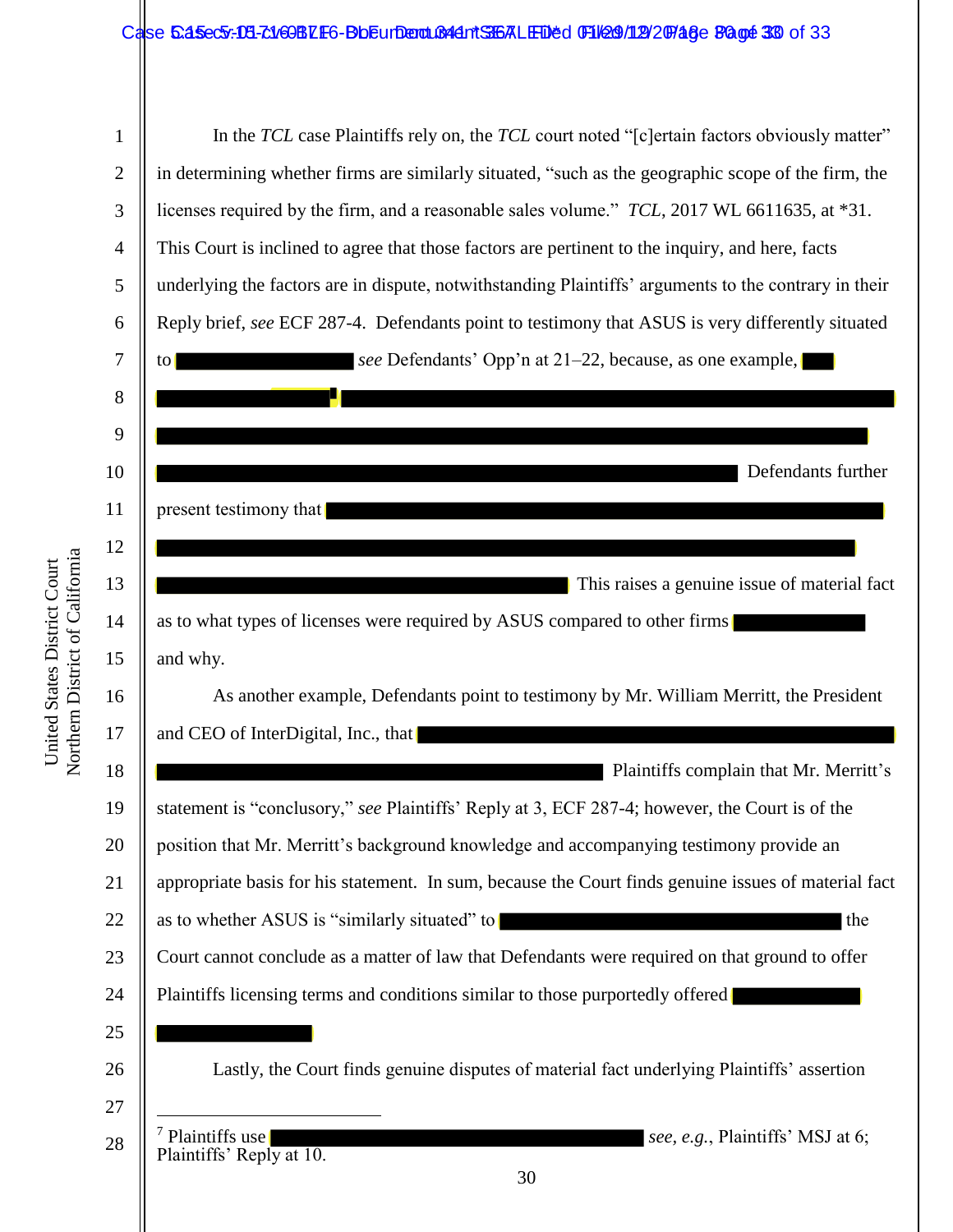## Case 5:45ec5: 04-71/69BLF6-BbEurDent Conditions LED'ed 01/29/12/20748e 82. get 33 of 33

| $\mathbf{1}$   | that                                                                                                 |
|----------------|------------------------------------------------------------------------------------------------------|
| $\overline{2}$ | For                                                                                                  |
| 3              | example, Defendants offer testimony that                                                             |
| $\overline{4}$ |                                                                                                      |
| 5              |                                                                                                      |
| 6              | This testimony goes on to                                                                            |
| 7              |                                                                                                      |
| 8              |                                                                                                      |
| 9              | Accordingly, a genuine dispute of material fact exists as to whether                                 |
| 10             |                                                                                                      |
| 11             | TCL is not settled law and, in any event, does not compel Plaintiffs'<br>2.<br>requested outcome.    |
| 12             | Next, the Court notes that Plaintiffs' motion relies in part on TCL, a Central District of           |
| 13             | California case also involving the licensing of SEPs on FRAND terms according to ETSI                |
| 14             | obligations. See TCL, 2017 WL 6611635, at *1. In their motion, Plaintiffs contend that the TCL       |
| 15             | court held "there is no legitimate basis under the ETSI IPR Declaration or ETSI Directives for       |
| 16             | using volume to discriminate among established, global firms." Plaintiffs' Motion at 20.             |
| 17             | However, Plaintiff's twelve-line block quote of TCL that follows this contention, see Plaintiffs'    |
| 18             | Motion at 20, omits precisely one sentence: "Sales volume <i>alone</i> does not justify giving lower |
| 19             | rates to otherwise similar firms." TCL, 2017 WL 6611635, at *33 (emphasis added). Therefore,         |
| 20             | the Court finds Plaintiffs' reading of TCL overbroad.                                                |

In other words, *TCL* does not hold that volume discounts incorporated into SEP licensing contracts under the ETSI Directives *necessarily* discriminate, but instead that sales volume *alone* is not a legitimate basis for such discounts. *Id.* Thus, the Court is not prepared to hold that as a matter of law, volume discounts that differ between similarly situated companies are completely and totally forbidden as discriminatory under the ETSI Directives. Moreover, as discussed in Section IV.B.1 *supra*, the Court finds genuine issues of material fact exist as to whether ASUS and are similarly situated. Accordingly, the Court is

28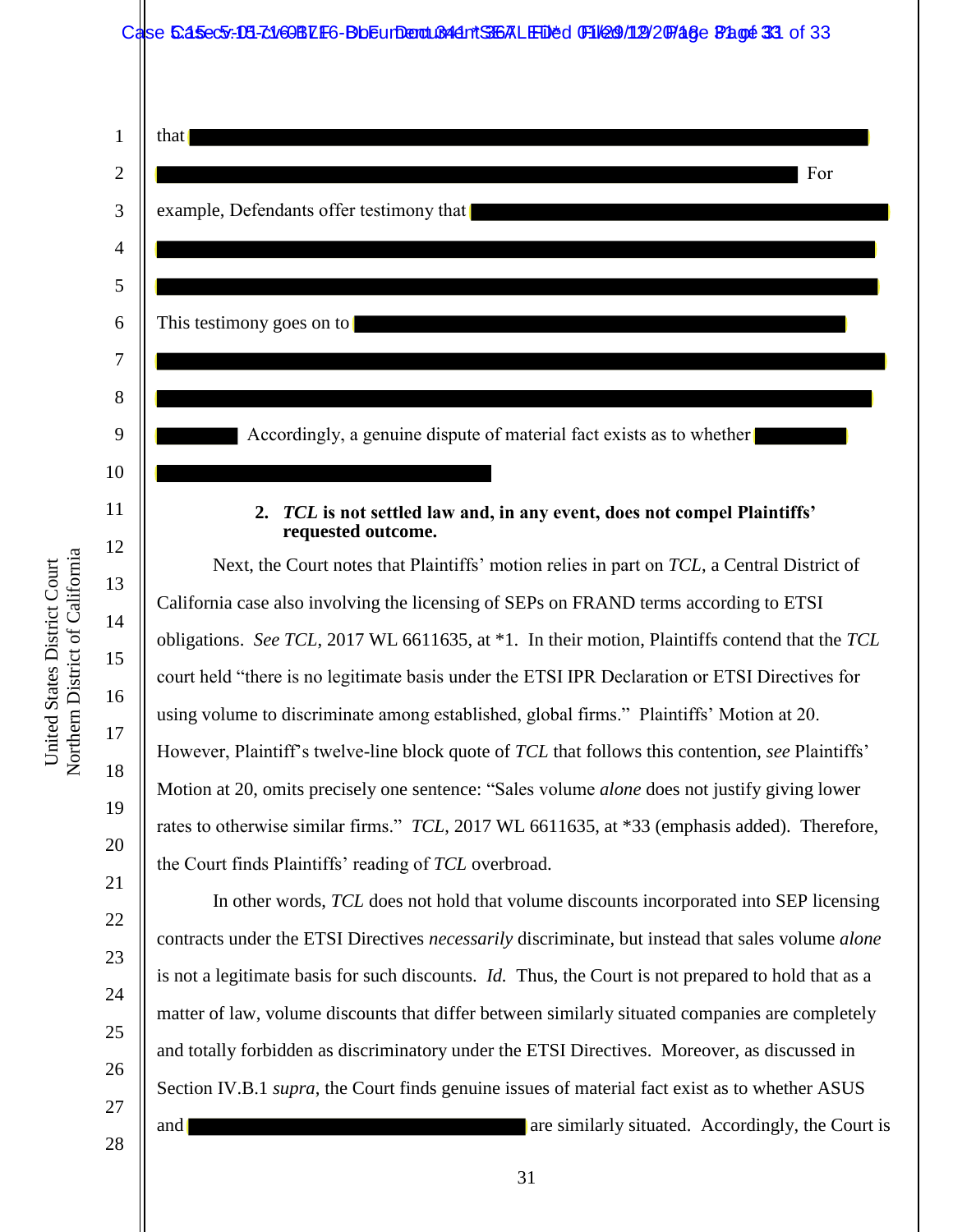## Case 5:45ec5:-04-71/69BLF6-BbEurDent BA41 TSGALED'ed File9/19/20148e 82.000 32 of 33

1 2 3 not persuaded by Plaintiffs' assertion (as part of prong two of their argument) that "volume discounts discriminate among competitors in the global cellular device market." *See* Plaintiffs' MSJ at 19.

4 5 Finally, the Court notes that *TCL* has been appealed to the Federal Circuit and the appeal remains pending. *See* Federal Circuit docket for *TCL Communication Technology v.*

6 7 8 *Telefonaktiebolaget LM*, Case No. 18-1363. To the extent Plaintiffs rely on *TCL* to persuade the Court, the Court is unwilling to grant summary judgment based on non-binding law unsettled over the pending appeal before the Federal Circuit.

| 9               |  |
|-----------------|--|
| 10              |  |
| 11              |  |
| 12              |  |
| 13              |  |
| 14              |  |
| 15              |  |
| 16              |  |
| 17              |  |
| 18              |  |
| 19              |  |
| 20              |  |
| $\overline{21}$ |  |
| 22              |  |
| 23              |  |
| 24              |  |
| 25              |  |
| 26              |  |
| 27              |  |
| 28              |  |
|                 |  |

//

//

//

//

//

//

//

//

//

//

//

//

//

//

//

//

//

//

//

//